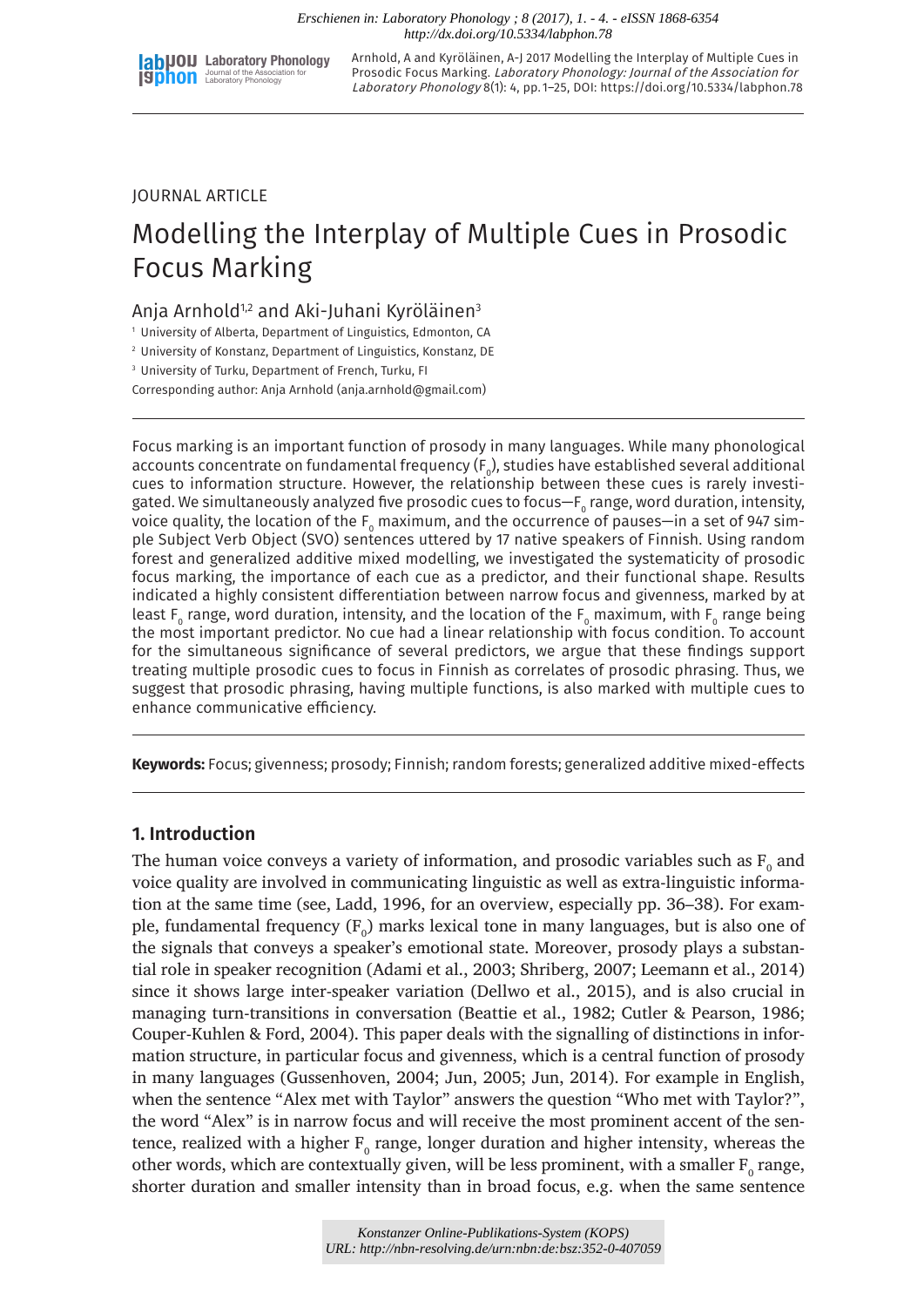answers a question like "What's new?" (for more discussion and a formal definition of information structural concepts see Krifka, 2008). Although the best-researched prosodic cues to information structure are  $\mathrm{F_o}$ , duration, and intensity (e.g., Eady & Cooper, 1986 on American English; Jun & Lee, 1998 on Korean; Xu, 1999; Wang & Xu, 2011 on Mandarin; Patil et al., 2008 on Hindi; Kügler & Genzel, 2012 on Akan; Peters et al., 2014 on different Germanic varieties; Genzel et al., 2015 on Hungarian), further effects of focusing appear for use and duration of pauses (Romøren & Chen, 2015) and, as has recently been shown, voice quality (Epstein, 2002; Ní Chasaide et al., 2011). However, the relative contribution of different cues is rarely analyzed. Here, we model multiple prosodic cues to focus simultaneously, test the significance of each cue while the others are taken into account, and investigate the relative importance of different prosodic cues to focus in Finnish.

Finnish is a Uralic language with lexical quantity oppositions for both vowels and consonants in most positions in the word (e.g. *muta* [muta] 'mud', *muuta* [mu:ta] 'another (partitive)', *mutta* [mut:a] 'but', *mutaa* [muta:] 'mud (partitive)', *muuttaa* [mu:t:a:] 'to change'). Primary stress always falls on the first syllable, but is less prominent than in Germanic languages, with duration being the only confirmed phonetic cue so far (Iivonen, 1998; Suomi et al., 2003; Ylitalo, 2009, p. 16; Arnhold, 2014a, pp. 130–139). A further prosodic difference is that intonation in Germanic languages is characterized by a set of contrasting pitch accents, which are used to express a range of pragmatic meanings (see e.g., Pierrehumbert, 1980; Grice et al., 2005; Gussenhoven, 2005, for accent inventories of English, German, and Dutch, respectively). One function of these accents is marking information structural distinctions. For example, in the utterance *Morgan drinks coffee and Jamie drinks tea*, *Jamie* and *tea* both contrast with words in the preceding utterance and will likely be prosodically prominent. However, *Jamie* normally carries a fall-rise accent, as it is the topic of the second clause (the clause conveys information about Jamie), whereas *tea* is realized with an  $\mathrm{F_{o}}$  fall, since it is the focus (out of a set of beverages, tea is identified as the one Jamie drinks; for more on this prosodic contour, see e.g. Jackendoff, 1972; Büring, 2003). By contrast, no inventory of contrasting accents has been suggested for Finnish. Instead, researchers generally agree that a uniform rise-fall appears on most content words except finite verbs, and is used in broad focus, narrow focus and for topics (Välimaa-Blum, 1993; Iivonen, 1998; Suomi et al., 2010, pp. 79–84).

Nevertheless, Finnish possesses various prosodic means of marking information structure. In broad focus, intonation shows a regular downward trend over the course of the utterance, with the peak of each rise-fall being lower than that of the preceding one. By contrast, words in narrow focus show a larger  $F_{0}$  range, whereas the range is compressed for given words (Välimaa-Blum, 1993; Vainio & Järvikivi, 2007). Additionally, words in narrow focus have longer durations (Mixdorff et al., 2002; Suomi et al., 2003) and higher intensity peaks than words in broad focus, whereas given words have lower intensity peaks (Vainio & Järvikivi, 2007). Furthermore, Vainio et al.'s (2010) inverse filtering analysis of voice quality found a more breathy voice quality for words in narrow focus and a more tense voice quality for given words. Previous studies of the data set we analyze here have confirmed and supplemented further details to these findings, especially with respect to intensity and voice quality, and added information on a further prosodic correlate of information structure, the use of pauses. Thus, within one data set, significant effects of information structure appeared for each of the prosodic parameters,  $F_0$  range, duration, intensity, pauses, and voice quality (see section 2 for details).

Here, we investigate the variability and interplay between these prosodic cues by using random forests modelling (Breiman, 2001) and generalized additive mixed models (GAMM, see Wood, 2006). These methods are particularly well-suited to analyzing the simultaneous effects of multiple cues as well as their relative weight. A further advantage is that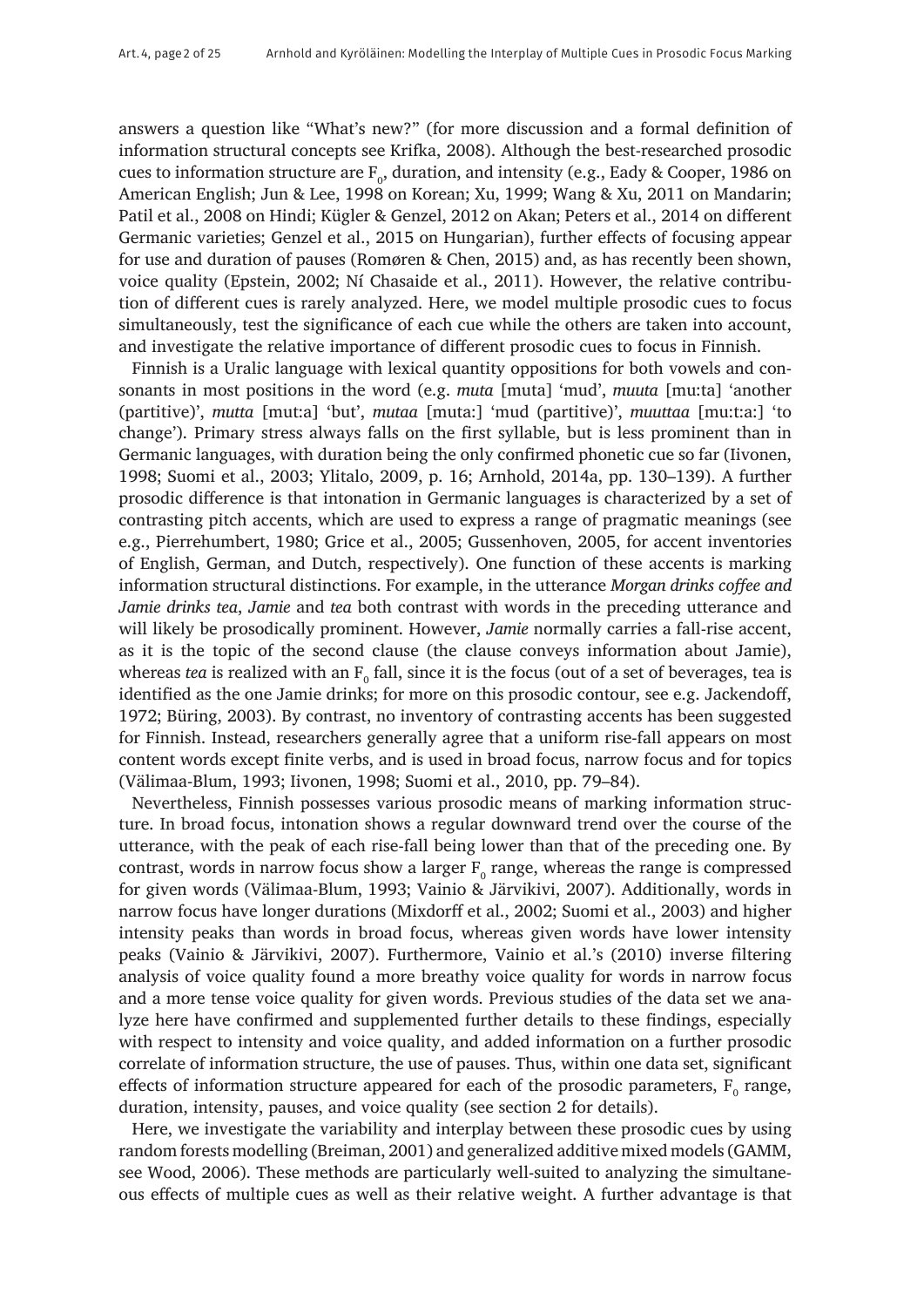they do not assume that effects will be linear, which is often not the case for linguistic, and especially phonetic, data due to categorical perception of continuous variables (Liberman et al., 1957, and subsequent literature). Random forests are widely used across different scientific fields but in spite of their reliably high performance (see Fernández-Delgado et al., 2014), they are only rarely implemented in language-related studies. Examples of their use include modelling phonetic decision trees (Xue & Zhao, 2008), prosodic prominence, automatic speech recognition (Siohan et al., 2005; Xue & Zhao, 2006), and the variation between *was* and *were* in York English (Tagliamonte & Baayen, 2012). While previous analyses have investigated the effects of information structure on individual prosodic measures, here we use these statistical methods to flip the approach by testing the value of the prosodic measures as predictors of focus condition. This allows us to directly access their contribution as prosodic cues, enabling us to address four questions in particular. First, we will analyze how systematically focus conditions were marked prosodically across variation between speakers and items. Second, the analyses will indicate which acoustic measures constitute important prosodic cues to information structure when all phonetic measures are taken into account simultaneously. That is, the analysis will for example reveal whether including some of the cues makes other cues superfluous. Third, we will compare the relative importance of different cues. Fourth, whereas many statistical methods simply assume that the relationship between the dependent and independent measure(s) is linear, our random forests and GAMM modelling will allow us to glean detailed information about the association between them. Based on this, we will finally address theoretical modelling of these data, as well as the connection between multiple cues and multiple functions more generally.

After Section 2 describes the data and the analyzed variables, Section 3 will present the results of our random forests analysis, whereas Section 4 will deal with the GAMM analysis. Both sections will first introduce the statistical analysis methods in more detail before turning to their application to the present data. Section 5 provides a discussion and Section 6 a conclusion.

## **2. Data and analyzed variables**

We provide a new analysis of the materials reported in Arnhold (2014a, 2014b, 2016), altogether 2841 words in 947 sentences. Materials were based on eight simple SVO sentences containing three disyllabic words. They included only open syllables, with half of the sentences containing mostly long vowels, the other half containing mostly short vowels. Seventeen participants produced all eight sentences in seven different focus conditions each: 1) Broad focus (e.g., "What did you see then?" – "Jani pushed a platform.") 2) Narrow information focus on the subject (e.g., "Who pushed the platform?" – "Jani pushed the platform."), 3) Narrow information focus on the verb (e.g., "What did Jani do with the platform?" – "Jani pushed the platform."), 4) Narrow information focus on the object (e.g., "What did Jani push?" – "Jani pushed a platform."), 5) Narrow corrective focus on the subject (e.g., "Did Otto push the platform?" – "Jani pushed the platform."), 6) Narrow corrective focus on the verb (e.g., "Did Jani polish the platform?" – "Jani pushed the platform."), 7) Narrow corrective focus on the object (e.g., "Did Jani push a bike?" – "Jani pushed a platform."; see Krifka, 2008, for a discussion of the information structural terms). $^1$  As the original analyses of this data set showed the same effects for corrective focus and information focus, we

<sup>&</sup>lt;sup>1</sup> Note that standard Finnish does not have articles. Thus, the difference between the use of definite articles for given, i.e. previously mentioned, referents and the use of indefinite articles for new ones did not appear in the Finnish materials, making them identical across conditions (*Jani töni lavaa* 'Jani pushed a/the platform').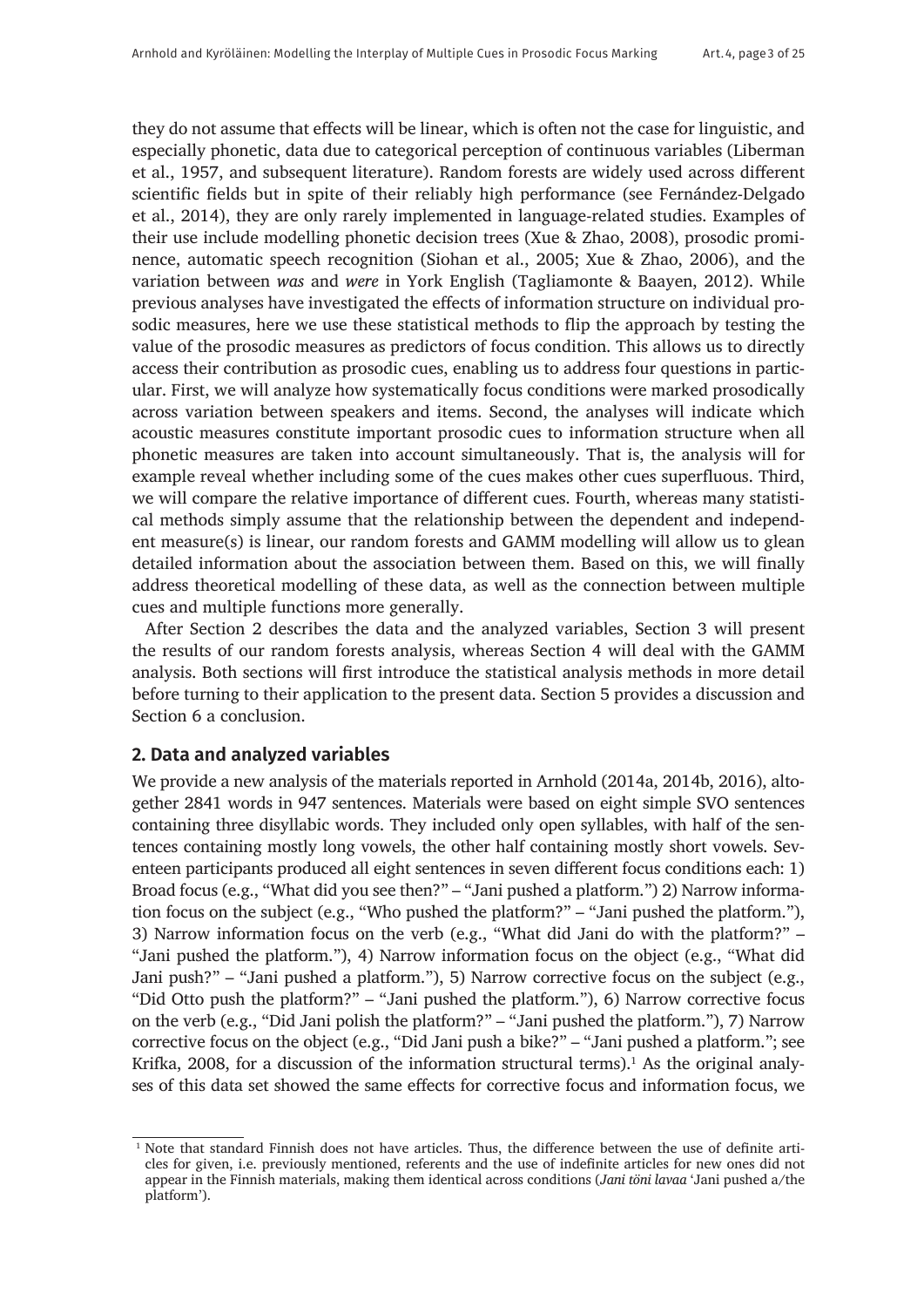collapsed the two narrow focus types here. $2$  Thus, each word appeared in one of three different information structural conditions (referred to in the following as 'focus conditions' for brevity): Broad focus, narrow focus (e.g., the subject for corrective focus on the subject), and given (e.g., the object and the verb in a sentence with narrow focus on the subject).

Here, we analyze measurements representing six potential prosodic cues to focus condition: 1)  $F_0$  range, i.e., the distance between the  $F_0$  maximum and the  $F_0$  minimum of the word (in semitones, reference 50 Hz), 2) Word duration (in ms), 3) Intensity range, i.e., the distance between the intensity maximum of first syllable and the intensity minimum of the second syllable (in dB), 4) Duration of stretches with non-modal voice quality (e.g., creaky or whisper), as marked based on waveform, spectrogram and auditory impression (in ms), 5) The distance of the  $F_0$  maximum from the beginning of the first syllable vowel (in ms), 6) Occurrence of pauses following the word. Since our analysis modelled all six prosodic cues at once, we had to remove words with a missing value for any of the cues. This led to a loss of 34% of the data, restricting the analysis to 1868 words.

The previous analyses examined each of the six measures separately and found significant effects of information structure on all of them (with the exception of 5, as explained below), which **Table 1** illustrates.  $F_{0}$  maxima were higher in narrow focus and lower for given words than in broad focus, whereas following  $\mathrm{F_{o}}$  minima were lower in narrow focus and higher for given words than in broad focus. Thus,  $\mathrm{F_{o}}$  range was larger for words in narrow focus and smaller for given words compared to the broad focus condition. Here, we analyzed  $\rm F_o$  range directly to have only one measure of the  $\rm F_o$  component. Word durations were longer in narrow focus and shorter in given words than in broad focus. This effect was significant not only for word durations on a whole, but also for each of the individual segments. In Finnish, durations of segments within one word influence each other, with differences in phonological quantity leading to sub-phonemic adjustments of other segments (see Wiik & Lehiste, 1968; Lehtonen, 1970; Suomi, 2009, for details). Here, we only considered total word duration to simplify the analysis.

|                                             | <b>Narrow focus</b> |           | <b>Broad focus</b> |                | Given  |           |
|---------------------------------------------|---------------------|-----------|--------------------|----------------|--------|-----------|
| <b>Continuous variables</b>                 | Mean                | <b>SD</b> | Mean               | <b>SD</b>      | Mean   | <b>SD</b> |
| $F_0$ range (semitones)                     | 6.21                | 2.59      | 3.53               | 2.14           | 2.6    | 1.68      |
| Word duration (ms)                          | 403.73              | 103.54    | 350.27             | 93.52          | 321.83 | 90.88     |
| Intensity range (dB)                        | 9.29                | 5.77      | 4.66               | 4.47           | 3.65   | 3.58      |
| Duration of non-modal voice<br>quality (ms) | 51.61               | 81.5      | 25.94              | 63.69          | 18.93  | 52.9      |
| Distance of $F_0$ maximum (ms)              | 59.73               | 53.27     | 80.94              | 107.6          | 87.61  | 119.27    |
| <b>Count variable</b>                       | <b>Narrow focus</b> |           | <b>Broad focus</b> |                | Given  |           |
| Number of following pauses                  |                     | 59        |                    | $\mathfrak{p}$ |        | 16        |

For intensity, the original analyses considered mean values for first and second syllables separately. Mean intensity of first syllables was higher in narrow than in broad focus,

**Table 1:** Means and standard deviations (SD) for analyzed continuous variables and number of pause occurrences by information structural condition.

<sup>&</sup>lt;sup>2</sup> An alternative model was fitted to the data where the response variable consisted of five levels, i.e., including the distinction between corrective and information focus. The results showed that the model was not able to discriminate between these two. Thus, a simplified model is reported here, where these levels are collapsed.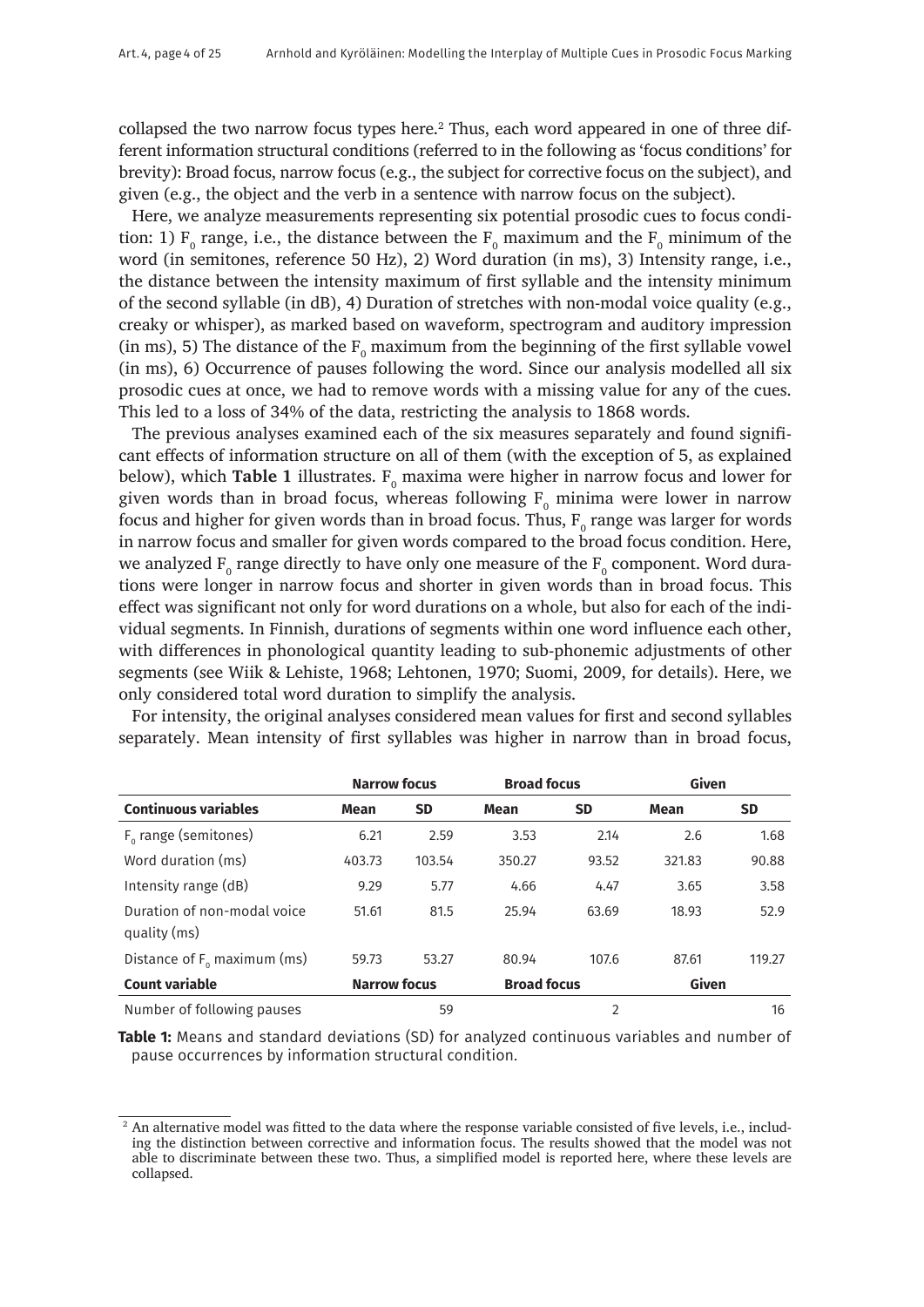while mean intensity of second syllables was lower. For given words, mean intensity was significantly lowered on post-focal, but not on pre-focal words, resulting in an overall lower mean value. Like for  $\text{F}_{\text{o}}$ , we analyzed intensity range here to obtain one measure capturing the effects.

Non-modal voice quality appeared on longer stretches of words in narrow focus than in broad focus, but was mostly restricted to second syllables. For post-focal given words, nonmodal voice quality frequently appeared on both syllables, but since word durations were shorter and pre-focal given words rarely showed non-modal realizations, the mean duration of stretches with non-modal voice quality was shortest for given words, as shown in **Table 1**.

The distance of the  $F_{0}$  maximum from the beginning of the first syllable vowel was smaller in narrow focus than in broad focus and for given words, as illustrated in **Table 1**. Moreover, the location of the maximum was much more consistent in narrow focus, with the standard deviation being about half as large as the standard deviations of the other two conditions. Arnhold (2014a, 2014b) argued that  $\mathrm{F_{o}}$  maxima on words in narrow focus generally corresponded to realizations of tonal targets, whereas maxima on broad focus and especially given words frequently did not. Instead, they were often part of an  $F_0$ movement to or from an  $\text{F}_{\text{o}}$  peak on a neighbouring word.

Pauses were overall rare in the data, as is to be expected for three-word sentences. However, pauses were significantly more frequent following words in narrow focus. Thus, pauses after subjects appeared mostly in subject focus condition, whereas pauses after verbs mostly occurred in sentences with narrow focus on the verb. Information structure did not significantly affect the occurrence of pauses preceding a word. Thus, **Table 1** shows the absolute number of pauses following words in the three information structural conditions. The numbers are sums of pauses following subjects and verbs. Objects, being utterance-final, were always followed by silence, and could thus not be evaluated. Therefore, we analyzed pause occurrence as a categorical variable with three levels here: Pause, no pause, and irrelevant. Note that assigning NA values to objects instead would have meant loss of all data for objects, since the analyses removed all data rows with NA values to consider all prosodic cues at once. For this reason, it was also impossible to analyze pause duration. Subjects and verbs not followed by a pause would be assigned a pause duration of zero, but giving the same value to all objects would be conceptually inaccurate and misleading, while assigning them NA values would again result in a loss of data.

In addition to these six prosodic measures, we included two further categorical variables in our analyses: Position and first syllable vowel quantity. Position was in effect correlated with grammatical role, as all subjects occurred sentence-initially (position 1), all verbs sentence-medially (position 2), and all objects sentence-finally (position 3) in accordance with unmarked word order. The original analyses of this data set found several effects of position on prosodic realization, most notably a reduction of  $F_{0}$  and intensity over the course of the utterance and final lengthening, as previously reported by Lehtonen (1974), Myers and Hansen (2007), and Nakai et al. (2009, 2012). Furthermore, non-modal voice quality was also significantly more frequent in final position, in line with previous reports of creaky, breathy, or voiceless realizations in final positions (Lehtonen, 1970, p. 45; Iivonen, 1998; Myers & Hansen, 2007; Nakai et al., 2009) and Ogden's (2001, 2004) finding that creaky voice has a turn-yielding function in spontaneous interaction.

As mentioned above, half of the sentences contained mostly long vowels and the other half only short ones, although vowel quantity could only be systematically manipulated for first syllable vowels. This was due to lexical and morphological restrictions, e.g., very few Finnish words end with a long vowel in nominative case, whereas the partitive marker -*a/ä* always contributes an additional mora, frequently causing word-final long vowels.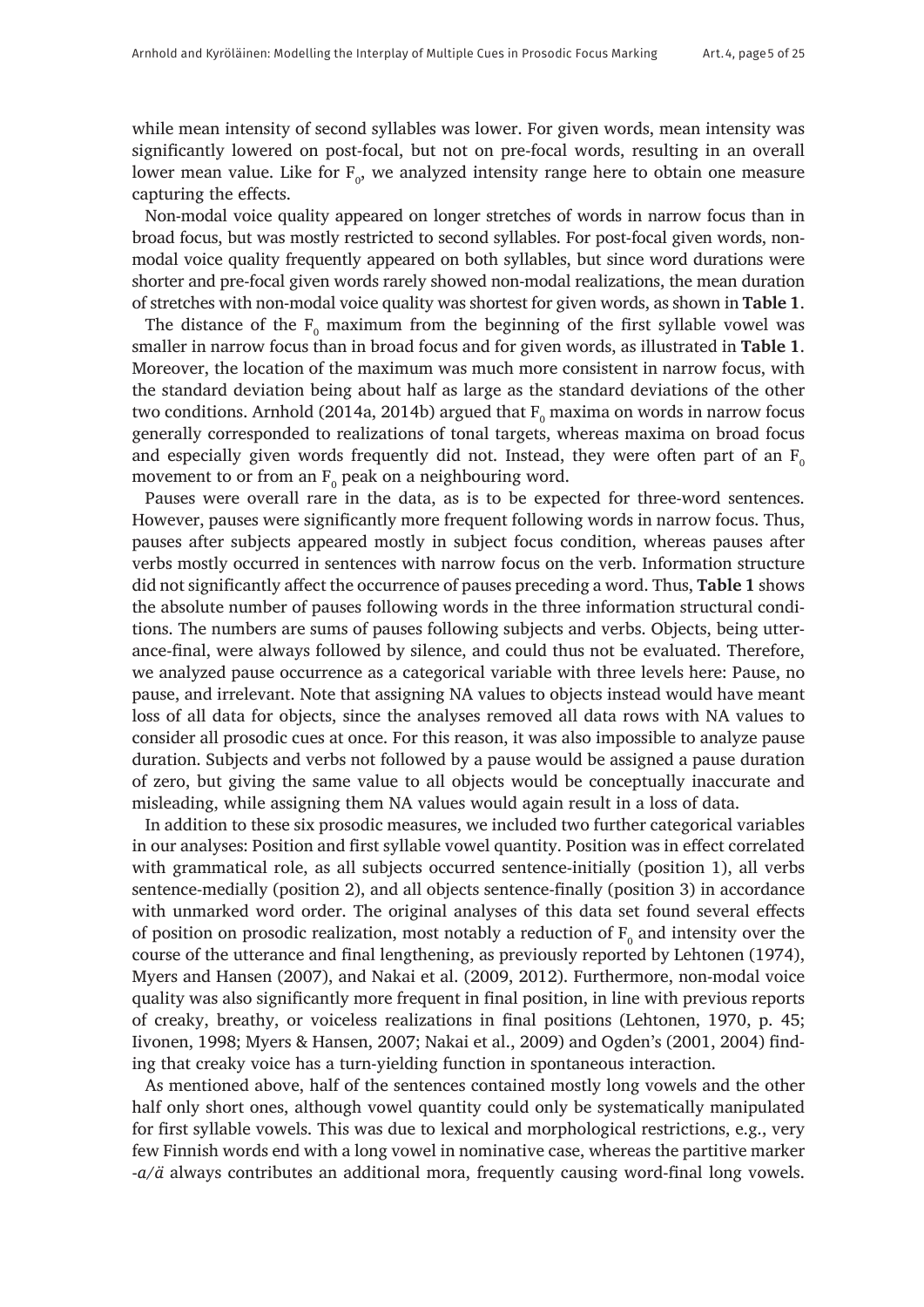In the present data, words with long (quantity 2) first syllable vowels had significantly longer durations than words with short (quantity 1) first syllable vowels. As argued in the previous publications on this data set, other smaller effects of vowel quantity can be traced back to this difference.

# **3. Random forests modelling**

# *3.1 Method*

Analyzing data from a production study, we used two methods that flipped the analysis by treating focus condition as the dependent variable and using the prosodic measures as predictors. This section introduces the first method, random forests analysis. Random forests were originally developed by Breiman (2001) and are built from a large collection of classification and regression trees (CART, see Breiman et al., 1984). CART are similar to a regression-based analysis in that the model aims to predict a response variable given a set of predictors. In our analyses, the model tried to predict a word's focus condition (narrow focus, broad focus, or given) from the six prosodic cues listed in **Table 1** above. In contrast to regression, CART are a nonparametric method; they do not make any assumptions about the distribution of the underlying population. Instead, the distribution is estimated from the data. This makes them particularly suitable for data which may be inherently nonlinear, as is often the case in linguistics. The likelihood of a particular value of the response variable is estimated with a series of binary splits of the data, which are based on the values of the predictors. For example, in the case of the variable gender, the data could be split into two partitions consisting of data points associated with men and women, respectively, if one of these partitions simultaneously contained more occurrences of one of the focus conditions. In the standard CART, a binary split is made if the subsequent partitioning produces a purer division of the data with respect to the levels of the response variable. That is, the variation within the resulting two partitions has to be smaller than the variation within the complete data set. CART continue through the whole data set in this manner, recursively partitioning it into increasingly more homogenous sets (see Breiman et al., 1984, p. 104; Strobl et al., 2009, p. 8).

In random forests analysis, two additional layers of randomness are introduced during the model fitting. First, each tree in the forest is only grown on a subset of the available data that is randomly sampled with replacement. This subset of the data is commonly referred to as in-bag data, consisting of approximately 2/3 of the whole data. The remaining data (1/3) are referred to as out-of-bag (OOB). The accuracy of the model predictions is based only on the OOB data. Random forests by default divide the data set into a training and a testing set (in-bag and OOB, respectively) during the model fitting process. Measures of model performance are only based on the testing. This procedure can safeguard against overly optimistic model performance because a given tree has never seen the OOB data (Hastie et al., 2009, pp. 592–593). Breiman (2001) offers evidence that the OOB error is a good, unbiased estimation of model accuracy. Second, a further layer of randomness is introduced with respect to the predictors used during the splitting procedure. Only a selection of predictors is available during a particular split in a given tree, although the performance of random forests has shown not to be overly sensitive to it. This tuning parameter is commonly referred to as mtry, i.e., the number of predictors considered at each split. Because only a subset of predictors is available during a split, random forests are suitable in situations where there are more predictors than data points, the so-called small *n* large *p* problem. Additionally, this procedure also alleviates some issues related to collinearity, e.g., when predictors are correlated with each other. This is also a common situation in language studies and, for example, can create issues when carrying out a regression analysis.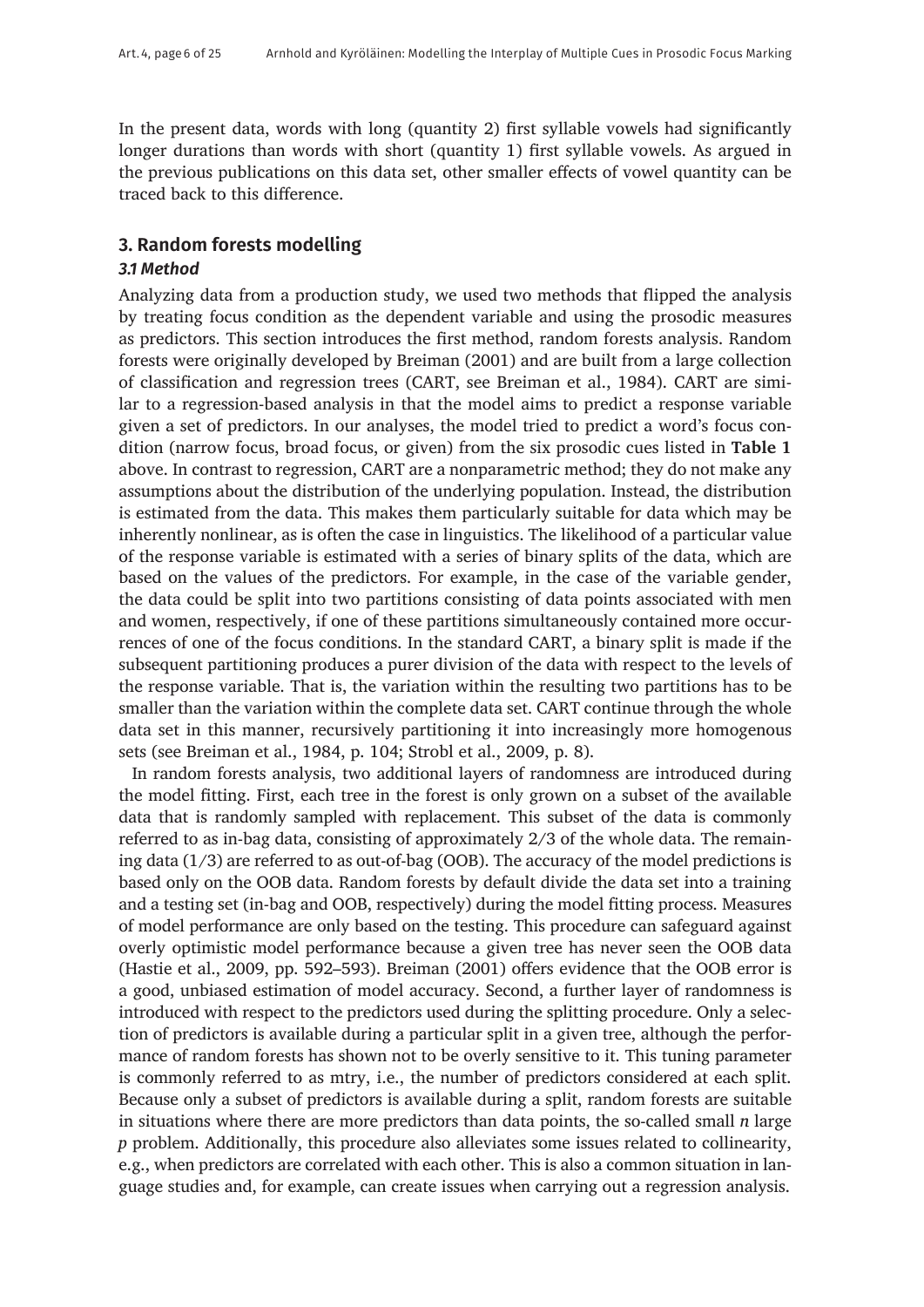Given that a large collection of trees is used in random forests, model predictions are based on voting. Each tree in the forest votes for the likelihood of the outcome. In our case, the votes are for the different levels of the response variable, focus marking. For a particular data point, random forests predict the level of the response variable which received the majority proportion of the votes. Thus, random forests are a flexible method that can handle a number of different scenarios in terms of analysis. They can be used for regression or classification tasks and, importantly, can be applied to data where the response variable is either binary, consisting of two categorical levels, or–as in the present case–multinomial/polytomous, i.e., consisting of multiple categorical levels.

## *3.2 Model fitting and results of random forests*

In this study, we make use of the classical random forests algorithm implemented in the R package randomForest (Liaw & Wiener, 2002; R core team, 2015). Random forests were fitted to the data predicting the response variable focus condition (levels: narrow focus, broad focus, and given). The response variable was modelled as a function of  $\mathrm{F_{o}}$  range, word duration, intensity, the location of the  $F_0$  maximum (relative to the beginning of the first syllable vowel), the duration of stretches with non-modal voice quality, the occurrence of a pause after the word, the position of the word in the sentence, first vowel quantity, speaker gender, trial number, subject, and lexical item. The default parameters were used first and the value of mtry, i.e., the number of predictors available for splitting, was tuned using the built-in estimation procedure. The results indicated that a value of 2 for mtry might be optimal. The final tuning parameter considered in this study concerns the number of trees included in the forest, controlled with the parameter ntree. By default, 500 trees are used to grow the forest. Several models were fitted by incrementally increasing the value of ntree in steps of 500 up to 2000 trees while recording the OOB error. The OOB error did not drastically change after 1000 trees. Based on this tuning procedure, a final model was fitted to the data where mtry was set to 2 and ntree to 1000. We will refer to this fitted model as the final random forests model.

The final random forests model has a high classification accuracy for the three different focus conditions, with 78.32% correct predictions. Thus, the results presented here clearly illustrate two points. First, the predictors used in the model are related to focus marking in production. Second, random forests are capable of learning, at least, certain aspects of focus marking based on this input.

As the response variable is polytomous, a measure of goodness-of-fit based solely on classification accuracy does not inform us about how the three different focus condition categories are learnt from the data. To inspect how well the model can distinguish the three conditions from each other, a confusion matrix is provided in **Table 2**. The rows in the table correspond to the observed labels in the data (i.e., experimentally induced focus conditions) and the columns to the model predictions. Correctly classified instances are located on the diagonal and misclassifications off-diagonal. Additionally, the error of a particular class is provided in the class-wise error column. The class-wise errors illustrate that both given (accuracy of 96%) and

|              | <b>Broad focus</b> | <b>Narrow focus</b> | Given | <b>Class-wise error</b> |
|--------------|--------------------|---------------------|-------|-------------------------|
| Broad focus  | 10                 | 63                  | 235   | 0.968                   |
| Narrow focus | b                  | 447                 | 60    | 0.129                   |
| Given        |                    | 40                  | 1006  | 0.039                   |

**Table 2:** Confusion matrix for the random forests model. Rows correspond to the observed categories and the columns to predicted ones along with the class-wise error. Correctly classified instances are located on the diagonal.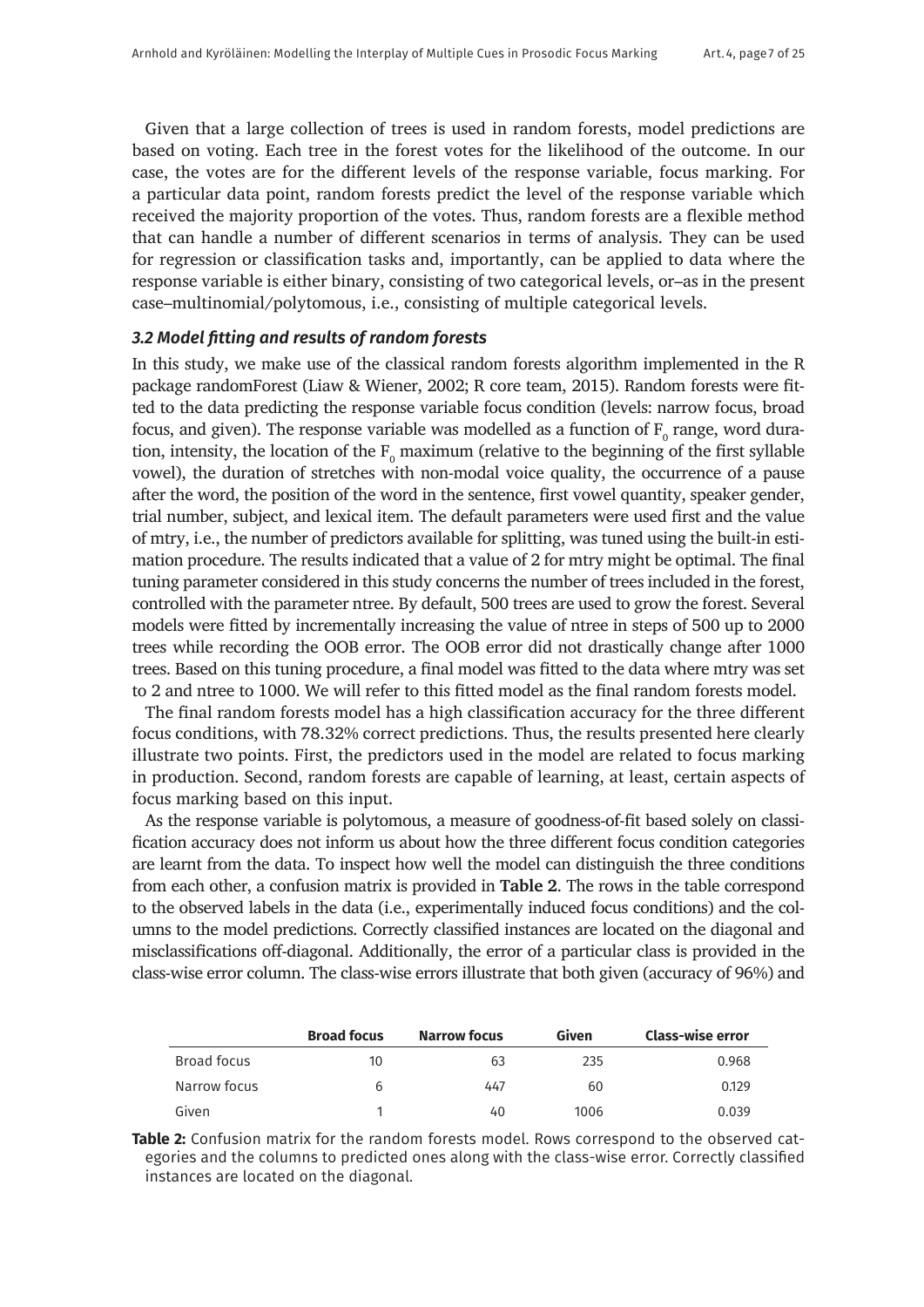narrow focus (accuracy of 87%) are well separated from the other conditions by the model. In the case of narrow focus, the model accuracy is extremely high, considering that these are estimated accuracies for unseen data (OOB). However, the class-wise error associated with broad focus shows that this particular type is effectively not learnt by the model, with an error rate of 97%.

Although there may be several reasons for the poor performance of the model with respect to predicting broad focus, the distribution of the errors points to the simplest possible explanation, because the vast majority of broad focus data points are predicted to be instances of given  $(n = 235)$ . Namely, the model goes with the majority class, i.e., given. If by contrast the distribution of broad focus was scattered across given and narrow focus more evenly, there might be also be room for a linguistically motivated reason.

Finally, it is possible that the random forests model reported above simply learnt the distributional properties present in the current data and not a more generalizable pattern. If this were the case, the model would display a poor performance on unseen data, i.e., overfitting to the current data. To evaluate the degree of possible overfit, the data were randomly split into training and test sets. The training set covered 80% of the data and the test set covered the remaining 20% of the data while the proportions of the response variable were approximately the same across the sets. A model was first fitted to the training data using the same parameters as reported above and then the predictions for the unseen test set were recorded. This procedure was carried out 1000 times (Efron & Tibshirani, 1993). The results showed an average classification accuracy of 0.78 (95% CI [0.76, 0.8]). Additionally, we also calculated accuracies for the individual levels associated with the response variable: broad focus (0.26, 95% CI [0, 0.07]), narrow focus (0.87, 95% CI [0.80, 0.93]) and, finally, given (0.96, 95% CI [0.92, 0.98]). These results were very similar to the ones reported above and indicated that the model is unlikely to overfit the data. Additionally, our models' classifications were better than what would be obtained with a naive statistical classifier which always chooses the most frequent outcome. In the present data set, given words occurred most often  $(n = 1047)$  out of 1868). The classification accuracy of a naive classifier always predicting givenness would only be 56%. In sum, the results presented here offer evidence that random forests are not only suitable for modelling experimental data containing repeated measures, but also offer good performance.

## *3.3 Relative variable importance*

The way in which variable importance is estimated with random forests differs substantially from more traditional analyses in language studies, such as regression. In this study, we used permutation variable importance, which relies on differences in predictive accuracy of the model. The logic behind permutation variable importance is as follows: if a given predictor is associated with a particular level of the response variable, for example with narrow focus, randomly permuting the values of the predictor reduces the association between the response (narrow focus) and the predictor. In estimating this type of importance, the permuted predictor is used along with the other predictors to predict the response variable for the OOB data. Only an important variable is associated with a difference in the predictive accuracy of the model when it is permuted. Based on this, Breiman (2001) proposed a variable importance measure where the importance of a predictor is understood as the difference in prediction accuracy before and after permutation, averaged over all trees (see Strobl et al., 2008, for an alternative, but computationally more demanding, implementation). Lunetta et al. (2004) have shown that this type of variable importance outperforms standard univariate methods such as Fisher's exact test.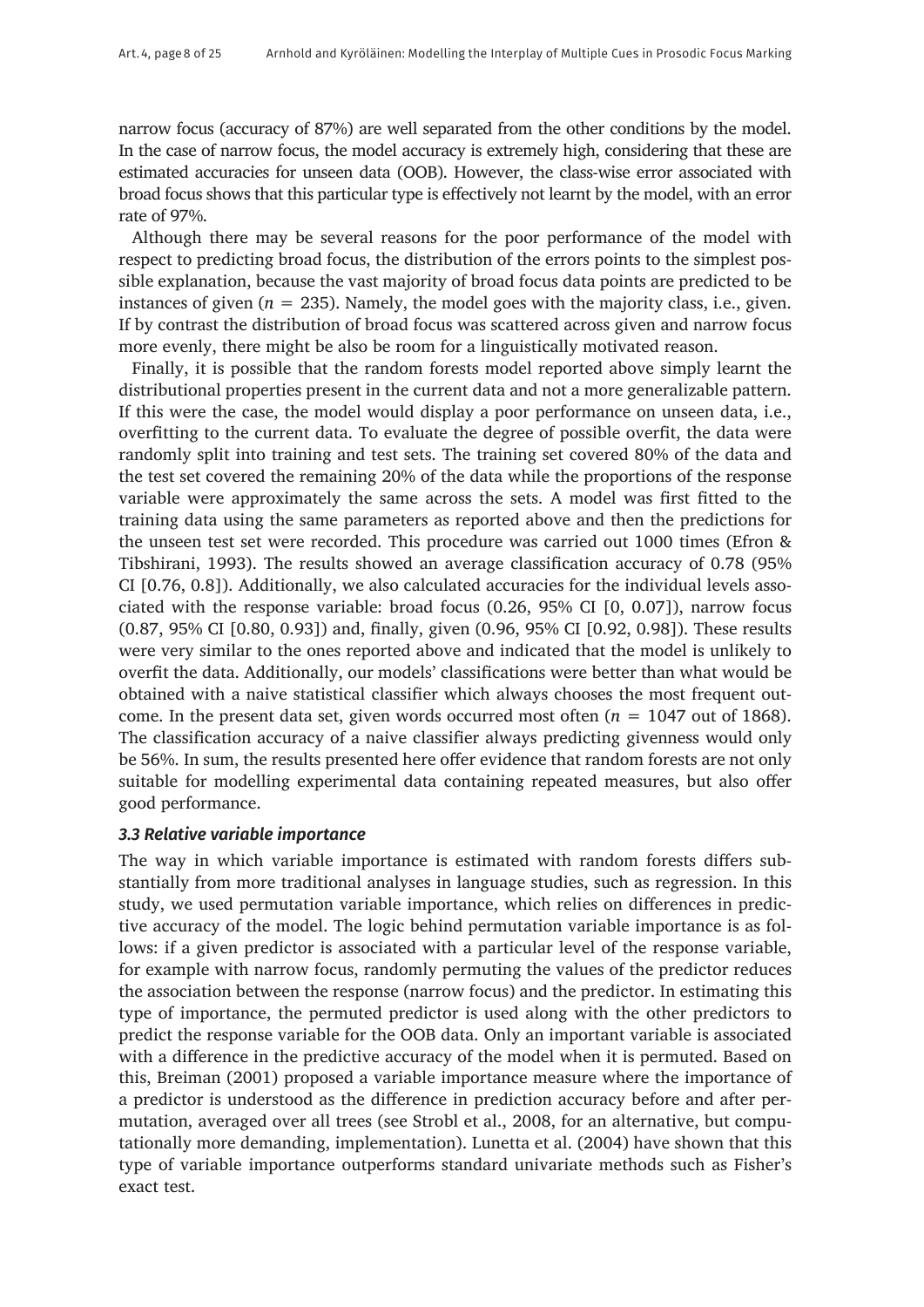The estimated relative variable importance based on the final random forests model is represented with a dot plot in **Figure 1**, where predictors closer to or at zero are estimated to have a minimal contribution in predicting the response variable. The results suggest that the predictors can be sorted into three groups with respect to their importance in predicting focus condition. The first group consisted of only the  $F_{\rm o}$  range, which was the most important predictor of focus condition. Random permutation of the values for this predictor noticeably decreased the accuracy of the model's prediction of focus condition. The figure further suggests that word duration, intensity, and the location of the  $F_0$ maximum were likewise important predictors of focus condition, although less important than  $F_0$  range, forming a second group. The third group consisted of all other predictors, containing voice quality, the occurrence of pauses, and all non-acoustic predictors. These predictors were least important in the model. In particular, vowel quantity, speaker gender, trial, and lexical item were associated with a mean decrease in accuracy very close to zero and thus had little importance as predictors of focus condition.

This suggests that acoustic cues, especially  $F_0$  range, were the best predictors of focus condition in the data, whereas other variables were less informative as predictors. The ranking within the fourth group also implies that of the two covariates, the position of the word in the sentence was more intertwined with the prosodic marking of information structure than first vowel quantity, since it was the better predictor. Similarly, the



**Figure 1:** Estimated relative variable importance for the random forests with all predictors. The predictors are in a descending order based on their estimated relative importance. Higher values of mean decrease in accuracy are estimated to contribute more to the classification accuracy of the model.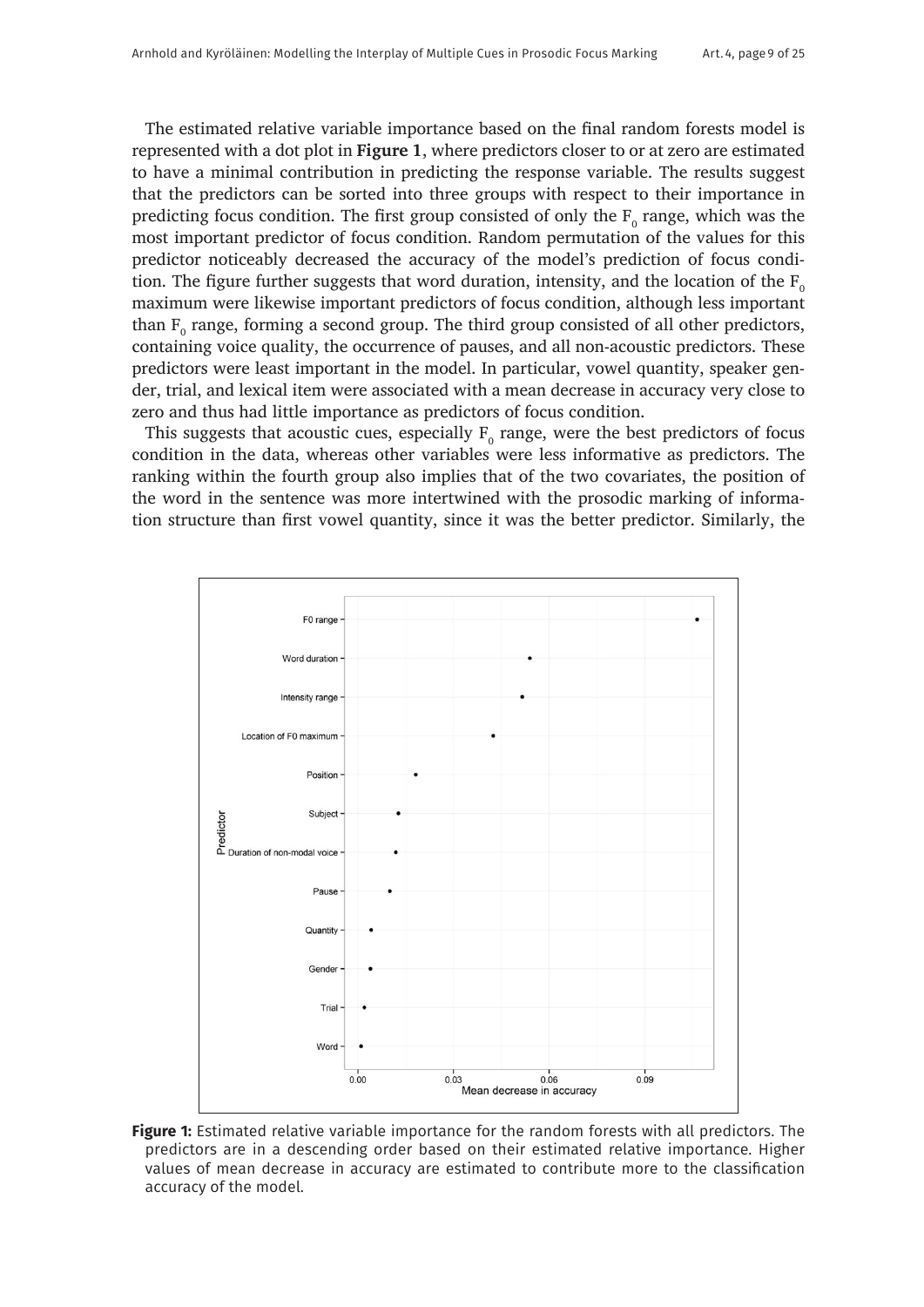analysis indicates that variation between individual speakers was larger than variation between genders, trials, or lexical items.

While this analysis directly ranked the relative importance of different acoustic cues in predicting the different focus conditions, it does not show their functional form. We will address this issue in the following section.

#### *3.4 Functional form of the estimated effects with random forests*

In order to investigate the functional relationship between a given predictor and focus marking, the four top-ranked predictors are visualized in **Figure 2** using partial dependency plots. Similar to a regression analysis, each of the predictors is visualized separately while all the other predictors are held statistically constant. The narrow focus is given on the y-axis, measured here as log-odds and mean centred. Positive values indicate a preference for narrow focus and negative values a dispreference (i.e., a preference for givenness), whereas values around the zero line indicate that a word with these acoustic features had an equal likelihood of being focused or given. Because broad focus was not learnt from the data, its partial effects are of no particular interest (see Section 3.2). Instead, the model learnt a binary distinction between words in narrow focus and given ones. In this respect, the partial dependency plots in **Figure 2** resemble logistic regression (compare to **Figure 3** in Section 4.3).

In **Figure 2**, the upper left panel illustrates the partial effects of  $F_{0}$  range. For words with an  $F_{0}$  range close to zero, the narrow focus condition received very few votes, but the proportion of narrow focus words increased almost linearly with an increase in  $F_0$ range. At around five semitones, the line in the figure crosses zero and then flattens out,



**Figure 2:** Partial dependency effects for narrow focus as estimated with random forests. The y-axis is given on logit scale and it is centred to have a mean of zero over the data distribution.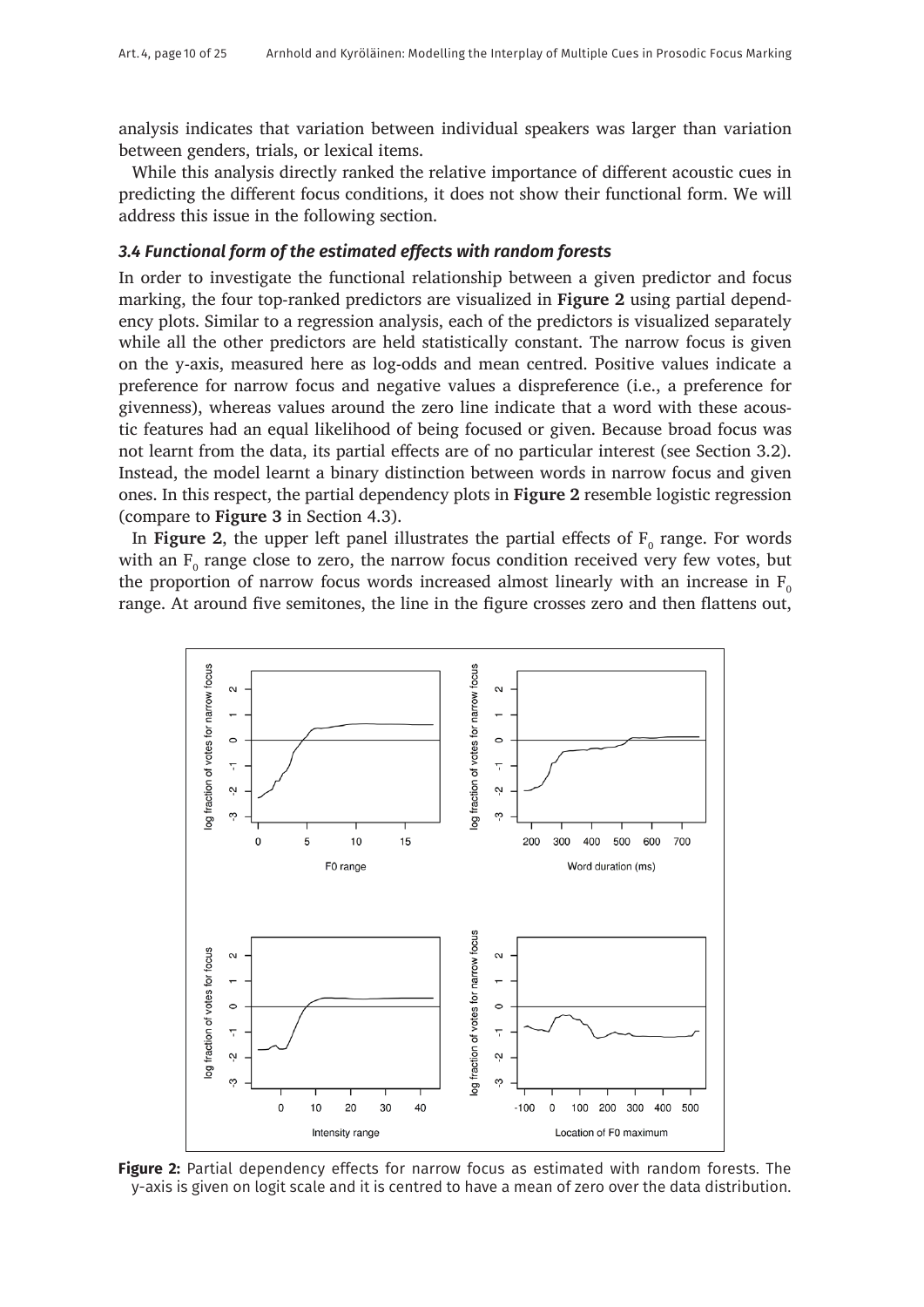

**Figure 3:** Partial effects for narrow focus as estimated with GAMM. The y-axis is given on log-odds scale and it is mean centred.

demonstrating that a further increase in  $\text{F}_{\text{o}}$  range did not increase log-odds for the narrow focus condition any further. This means that small  $\mathrm{F_{o}}$  ranges were disassociated with narrow focus and instead associated with given words, with smaller ranges being more likely to appear in given condition. By contrast, above a certain threshold, higher  $\mathrm{F_{o}}$  ranges were not more strongly associated with narrow focus.

A similar picture emerged for word duration (upper right panel) and intensity range (lower left panel). For duration, short values around 200 ms were strongly associated with givenness and increased duration correlated with increased votes for the narrow focus condition, reflecting the finding that durations of given words were shorter and those of focused words were longer in the data. Interestingly, the line shows two plateaus, one starting around at 300 ms and a slightly higher one starting around 540 ms. This could have been due to the additional influence of first vowel quantity on duration. Note that the mean duration of narrow focus words with short first vowels at 372 ms was only slightly above that of given words with long first vowels at 359 ms, while narrow focus words with long first vowels had an average duration of 448 ms. Partial effects of intensity were more similar to those of  $F_{0}$  ranges. Small intensity ranges led to an increase in log-odds for the given condition, whereas larger values were more predictive of narrow focus.3 The line visible in the figure flattens out around 12dB, suggesting that words with an intensity range above this value were generally focused, but that a higher range was not more strongly associated with focus above this threshold.

<sup>&</sup>lt;sup>3</sup> Negative values for intensity range visible in the figure are due to the fact that for these words, maximum intensity of the first syllable vowel was lower than minimum intensity for the second syllable vowel. Thus, these words showed a slight rise in intensity instead of the usual fall.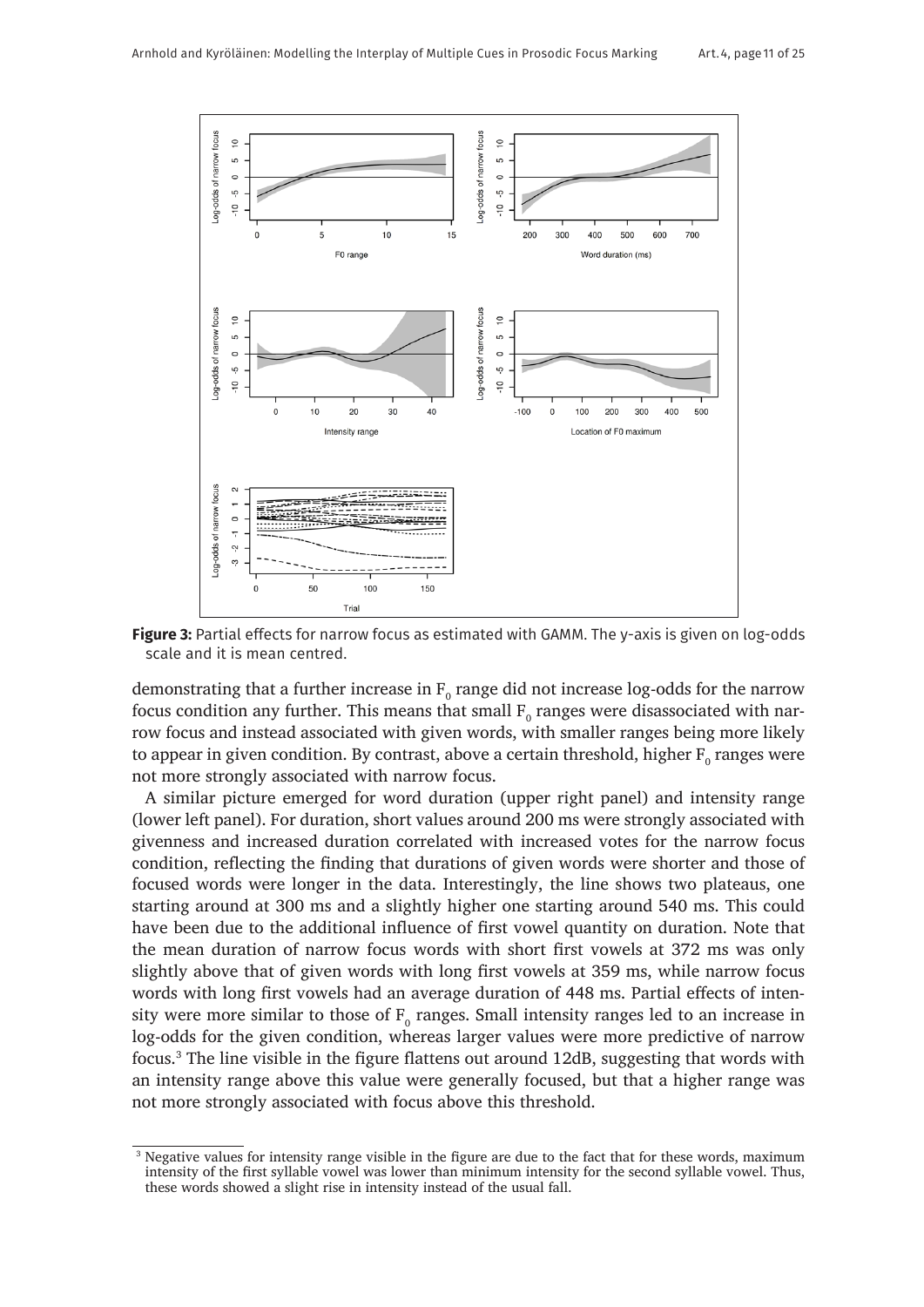A different picture emerges for the partial effects of the location of the  $F_0$  maximum measured relative to the beginning of the first syllable vowel. Log-odds for narrow focus were relatively stable across different values of this measure, with the exception of a bump between 0 and 120 ms. Only for values in this range, the log-odds for narrow focus came close to zero. This indicates that words with an  $F_0$  maximum closely following the beginning of the first syllable vowel were almost equally likely to be narrowly focused or given. For words with either earlier or later peaks, the log-odds for narrow focus remained further below zero, signalling that these words were more likely to be given. This fits the observation that the location of the  $F_0$  maximum was relatively stable in the narrow focus condition, but varied strongly for given words in the data set. The implication is that, with respect to this cue, givenness was not marked directly but was rather the absence of marking narrow focus. This contrasts with the findings for  $F_0$  range, intensity, and duration, where small values were associated with given condition and large values with narrow focus, making it difficult to say which marking is primary.

#### *3.5 Summary*

Random forests modelling of the data indicated that the two information structural conditions narrow focus and given could be predicted with a high accuracy from the acoustic cues, while taking the co-variates position and quantity, as well as lexical item and subject-related factors into account. Thus, narrow focus and givenness were consistently marked prosodically. By contrast, the model was unable to learn to predict the broad focus condition.

The best predictor of information structure was  $F_0$  range, with small ranges predicting givenness and large ranges predicting narrow focus. Word duration and intensity range were likewise important predictors with higher values being associated with narrow focus and lower ones with givenness. Interestingly, the relation between prosodic cues and information structural condition was only partially linear, so that a rise above a certain threshold did not further increase the predictive power. The location of the  $F_0$  maximum, which was likewise an important predictor, showed a different pattern: Only a small range of values led to the prediction of narrow focus, meaning maxima were consistently located early after the beginning of the first syllable vowel for narrow focus words, whereas earlier as well as later values were strongly associated with givenness. Of the acoustic cues, voice quality and the occurrence of a pause following the word were the least important predictors of information structure.

# **4. Generalized additive mixed-effects modelling** *4.1 Method*

In recent years, generalized additive modelling (GAM) has gained popularity and has been applied to a variety of different linguistic data such as modelling reaction times (Baayen, 2010), event-related potentials (Tremblay & Newman, 2015), accentedness ratings (Porretta et al., 2015) and dialectal variation (Wieling et al., 2014), among others. In addition to this, GAM has been extensively used in ecology (see Zuur et al., 2009). GAM does not assume a linear functional form and similar to a mixedeffects model it is possible to include random effects such as random intercepts and slopes (Baayen et al., 2008), extending the GAM into a generalized additive mixed model (GAMM). In addition to these random effects, factor smooths can be included in GAMM. A factor smooth is an interaction between a numeric predictor and a factor, allowing to fit to the data wiggly lines for each level of the factor (see Baayen et al.,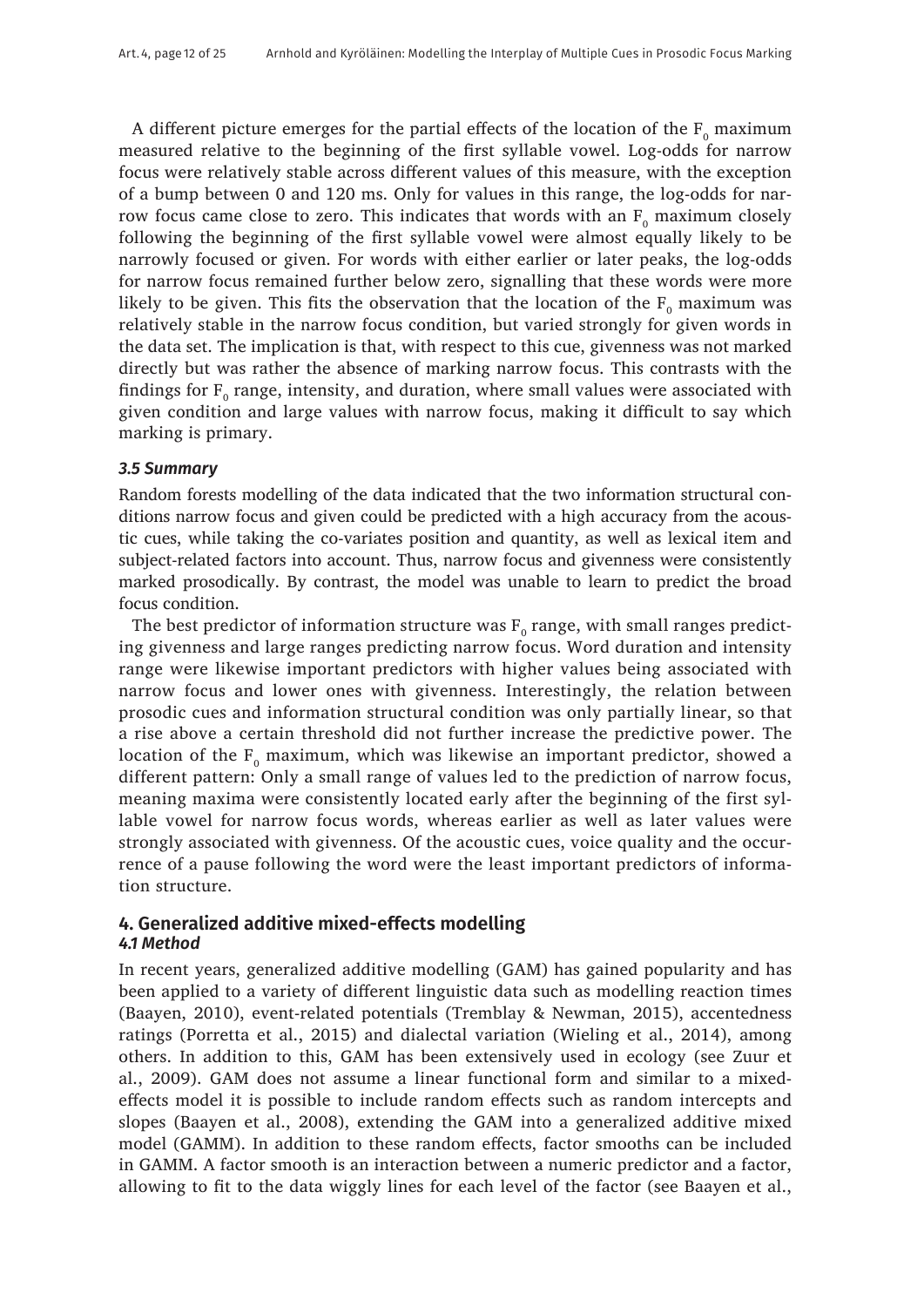2016). In this manner, it is for example possible to account for differences between subjects across trials.

#### *4.2 Model fitting and results of GAMMs*

Given the results presented in Section 3.4, we fitted a GAMM to the data in order to offer accumulative evidence for the highly nonlinear functional form estimated for the four main predictors in the data. However, as shown in Section 3.2, the data presented in this study appears to be primarily driven by the difference between narrow focus and givenness. Therefore, we simplified the response variable for the GAMM and only consider the difference between given and narrow focus. Furthermore, we take into account only the four predictors that were estimated to be the most important ones by random forests in order to offer cumulative evidence for their functional form (see Section 3.3).

We fitted the GAMM to model the probability of getting narrow focus as a function of  $\text{F}_{\text{o}}$  range, word duration, intensity range, and location of  $\text{F}_{\text{o}}$  maximum. Additionally, we included in the model a factor smooth for trial and subjects, and random intercepts for words. The estimated parameters of the fitted model are given in **Table 3**.

For the smooth functions, the column labelled as "Edf" in **Table 3** indicates the estimated degrees of freedom. When they are equal to 1, the effect is estimated to be approximately linear. The estimated effects clearly illustrate that the functional forms of these predictors are estimated to be highly nonlinear. Thus, we will visually inspect them in Section 4.3 and compare them to the results obtained with random forests.

#### *4.3 Functional form of the estimated effects with GAMM*

**Figure 3** illustrates the relationship between the acoustic cues and focus condition as estimated by GAMM. As for the partial effects of random forests modelling shown in **Figure 2**, positive values on the y-axis indicate an association with narrow focus, while negative values signal an association with givenness. The grey shades around the smooth represent confidence intervals. Overall, the effects estimated with GAMM were similar to those estimated by random forests modelling. For  $F_0$  range, low values were again predictive of givenness, while high values were associated with narrow focus. Compared with **Figure 2**, the line in the top left panel of **Figure 3** crosses zero earlier, but again flattens out around 5 semitones, indicating  $\mathrm{F_{o}}$  ranges above this value were equally predictive of narrow focus.

The estimated partial effect of word duration in GAMM differed from random forests. Specifically, an increase in word duration above around 500 ms was more strongly

| A. Parametric coefficient        | <b>Estimate</b> | <b>Std. Error</b> | z Value | p Value |
|----------------------------------|-----------------|-------------------|---------|---------|
| Intercept                        | $-2.34$         | 5.86              | $-4.21$ | 0.001   |
| <b>B. Smooth terms</b>           | Edf             | Ref. df           | Chi. sq | p Value |
| $F_{0}$ range                    | 3.86            | 4.79              | 196.86  | 0.001   |
| Word duration (ms)               | 4.81            | 5.86              | 100.02  | 0.001   |
| Intensity range                  | 5.71            | 6.82              | 32.11   | 0.001   |
| Location of $F_0$ maximum        | 6.27            | 7.39              | 66.14   | 0.001   |
| Factor smooth: Trial and Subject | 25.83           | 152               | 131.91  | 0.001   |
| Random effect: Word              | 6.4             |                   | 51.83   | 0.001   |

**Table 3:** Estimated effects for the GAMM reporting a parametric coefficient (Part A), along with estimated degrees of freedom (Edf), reference degrees of freedom (Ref. df), chi squared values and *p* values for smooths and random effects (Part B).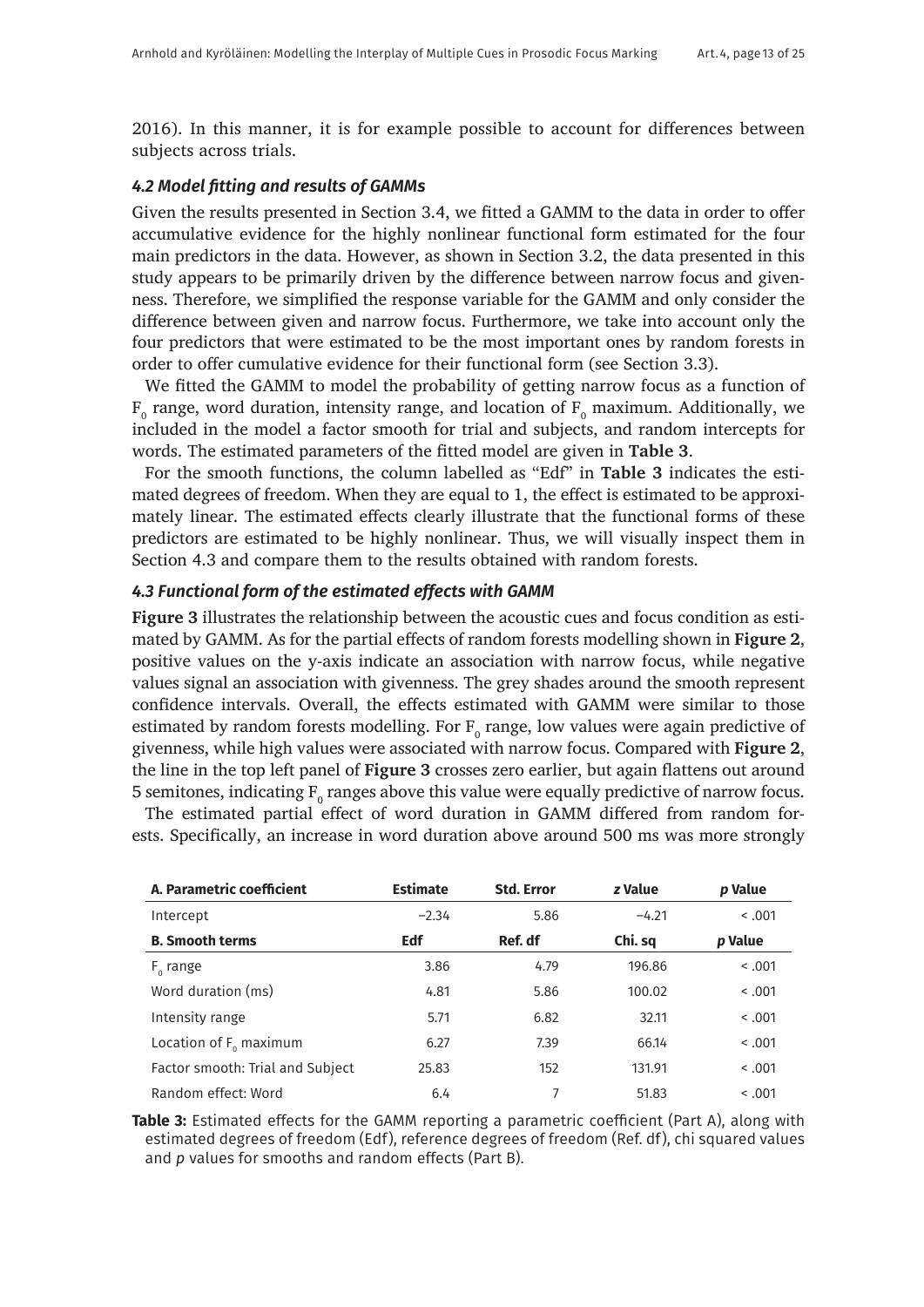positively associated with narrow focus. Given that the GAMM and random forests models are not exactly the same, future studies are required in order to tease apart the role of duration on focus marking. Furthermore, the line in the top right panel of **Figure 3** does not flatten out, but continues to rise above this value, indicating that the model estimated words with longer durations as more likely to be in narrow focus. However, note the increased confidence interval for very large durations.

For intensity, GAMM results agreed with random forests modelling in predicting that words with a range below 7dB were given while predicting words with larger ranges to be focused. In contrast to the flattening of the line visible in **Figure 2**, the line in the middle left panel of **Figure 3** displays a dip and then a further rise for higher intensity ranges. However, the wide confidence intervals for very high intensity ranges show that these predictions were based on very few observations.

For the location of the  $\text{F}_{\text{o}}$  maximum, partial effects of GAMM were very similar to random forests results. Again, only words with a maximum located between 0 and 120 ms after the beginning of the first syllable vowel had a close to equal probability to be narrow focus or given, whereas all earlier and later locations were associated with givenness.

In addition to the four significant acoustic predictors, **Figure 3** also illustrates partial effects of trial for all subjects. Two lines are clearly lower than the others, signifying that the model predicted all words uttered by these two participants to be given. This suggests that these subjects did not mark focus condition clearly and, as the further lowering of the lines indicates, used even less acoustic marking over the course of the experiment. For all other subjects, lines were closer together and flatter, as is to be expected from the random distribution of focus conditions across trials. Expectably, some participants showed slight effects of fatigue (falling lines), while others showed learning effects of clearer focus marking later in the experiment (rising lines). The GAMM took this by-participant variation into account when estimating the effects of the acoustic predictors.

#### *4.4. Summary*

GAMM analysis confirmed  $F_{0}$  range, word duration, intensity range, and the location of the  $F_0$  maximum as important predictors of focus condition. It suggested that they were highly significant acoustic cues in the present data set. Importantly, the model arrived at a similar estimation of the functional forms as the random forests modelling, only indicating slightly different partial effects estimations for higher duration and intensity values.

# **5. Discussion**

We used two complementary methods of statistical modelling, random forests and GAMM, to investigate the marking of focus condition by multiple prosodic cues. These analyses allowed us to address four questions: 1) How systematically were focus conditions marked prosodically across variation? 2) Which acoustic measures constituted important prosodic cues to information structure when all phonetic measures were taken into account at the same time? 3) What was the relationship between the multiple prosodic cues to focus condition, in particular: What was their relative importance? 4) What was the relationship between focus conditions and acoustic measures, i.e., what was the functional shape of the predictors? We will discuss these questions and the implications of our respective findings in turn, before considering the generalizability of our methods and results to other types of data and languages. Finally, we will address the question of theoretical modelling of the data and the question of multiple cues more generally.

Regarding the first question, our analyses flipped the analysis of the production data and investigated whether focus conditions could be predicted from the acoustic measurements. The methods of data modelling effectively assessed systematicity across variation between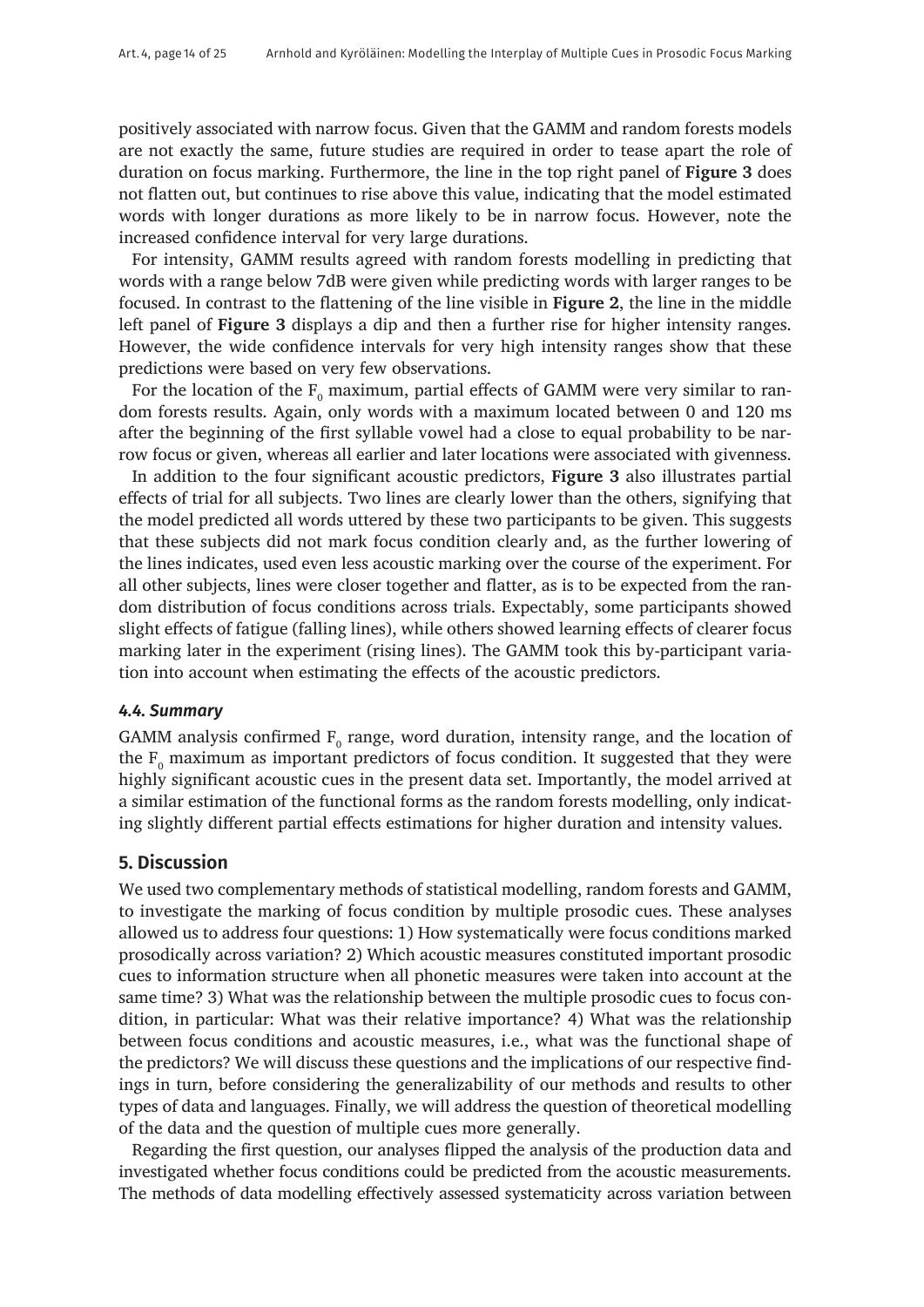speakers and items. GAMM modelling found several phonetic measures to be significant predictors of focus condition, indicating a systematic relationship between focus condition and prosodic cues. At the same time, it expectably suggested significant differences between items and between speakers, particularly regarding the way participants' behaviour changed over the course of the experimental session. Random forests modelling measured systematicity as learnability. The random forests model was able to learn to predict the focus condition of words in narrow focus and of given words with great accuracy. This suggests that across variation between individual speakers and lexical items, prosodic marking of focus and givenness was remarkably systematic. By contrast, the model was not able to recognize the broad focus condition based on the acoustic cues. Thus, narrow focus and givenness were consistently cued by prosodic characteristics, whereas the broad focus condition was not. This fits the idea that broad focus is the default, unmarked information structure, whereas prosody is adjusted to mark both narrow focus and givenness in different ways.

As for the second question, the models took six prosodic measures into account at the same time, finding four of them to be important predictors of focus condition:  $F_0$  range, duration, intensity, and the location of the  $\text{F}_{\text{o}}$  maximum. Thereby, models indicated that words in narrow focus were generally characterized by a larger  $\boldsymbol{\mathrm{F}_{{}_{0}}}$  range, longer duration, larger intensity range, and mostly had  $\text{F}_{{\rm o}}$  maxima localized shortly after the beginning of the first vowel. Givenness, by contrast, was generally cued through a smaller  $F_0$ range, shorter word duration, smaller intensity range, and wider distribution of locations of  $F_0$  maxima. These results confirmed previous analyses of the same data set separately modelling the effect of information structural condition on the acoustic measures. The present analyses were a closer approximation of language processing, where the listener encounters the raw acoustic signal as a whole and has to filter out the relevant cues. They further complement the separate analyses of the phonetic measures by establishing them as prosodic cues in their own right. Thus, while the previous analyses showed that several prosodic measures were influenced by focus condition simultaneously, this finding did not unambiguously establish that all of them were important prosodic cues. At least two related alternative interpretations could be considered. First, some of the prosodic measures could have been influenced not (only) by information structure directly, but also by other prosodic measures. For example, downtrends in  $\text{F}_{\text{o}}$  and intensity often cooccur and some researchers have argued that the two measures are inextricably linked and/or determined by the same speech production mechanisms (e.g., Lieberman, 1967; Trouvain et al., 1998), which would render analyzing both of them unnecessary, whereas others have found them to be independent to some extent (Hird & Kirsner, 2002; see Strik & Boves, 1995, for further discussion). Second, some prosodic measures, even if independently affected by information structure, could have been superfluous as predictors. That is, even if focus condition significantly affected several prosodic measures, one or two of them could have been enough to predict focus condition when flipping the analysis. Our modelling showed that at least four prosodic cues were highly important in predicting focus condition when taken into account at the same time. Thus, even with  $\mathrm{F_{o}}$  already taken into account, additionally considering intensity and other prosodic cues significantly improved the prediction of focus condition. These results suggest that although prosodic focus marking in Finnish is redundant in one sense—it employs several prosodic cues in parallel—these cues are not superfluous, as leaving them out would decrease predictive accuracy.

Interestingly, two of the prosodic dimensions on which the previous analyses found significant effects of information structure were not confirmed as important predictors of focus condition by our analysis: the use of pauses and non-modal voice quality. Pauses were rare in the analyzed data set, which consisted of simple short sentences. This may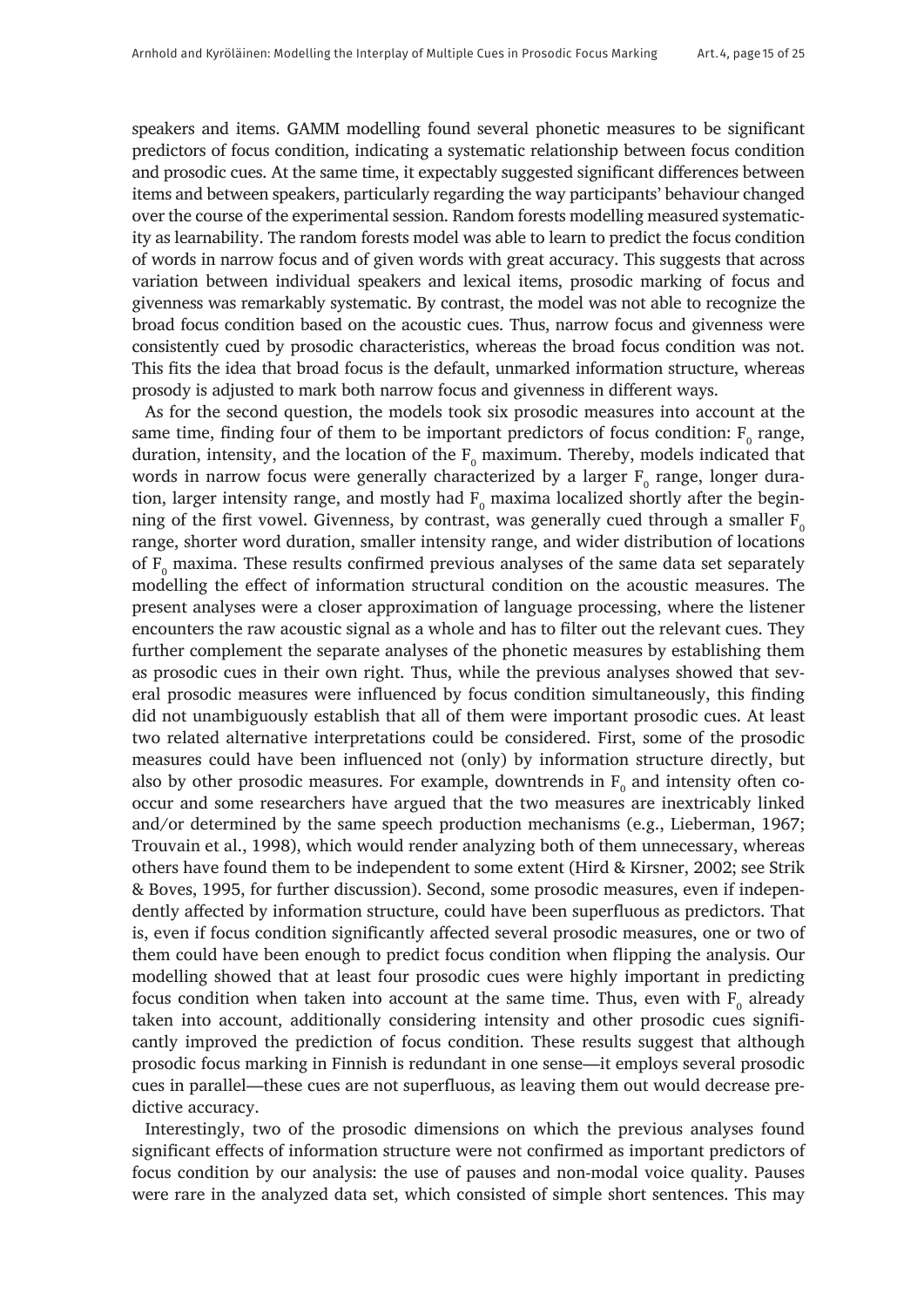have made them an unreliable predictor: Although most occurring pauses followed words in narrow focus, most words in narrow focus were not followed by a pause, meaning that the presence of a pause was only useful for identifying a small subset of narrow focus words. We believe that it would be worthwhile to investigate pause occurrence as a continuous, instead of a categorical, variable in future studies. Regarding voice quality, it is important to recall that we excluded all words with missing values for any of the analyzed measures, in order to be able to model all prosodic cues at once. Since non-modal voice quality makes reliably measuring  $\text{F}_{\text{o}}$  impossible, this meant that all words realized completely with non-modal voice quality were removed from the data set, since they were missing the value for  $F_{0}$  range. The previous analyses indicated a significant increase of non-modal realizations for second syllables of words in narrow focus and for both syllables of following given words. In line with this, we removed 19% of given words due to missing  $F_0$  range values, but only 2% of words in broad focus and none of the words in narrow focus. Altogether, we removed 36%, 24% and 37% of given, broad focus, and narrow focus words, respectively. This obscured the connection between non-modal voice quality and (post-focal) givenness, hampering the success of voice quality as a predictor of focus condition in our models. Thus, while it is possible and indeed likely that non-modal voice quality is a prosodic cue to information structure, our analyses were unable to confirm this without sacrificing the goal of modelling all potential cues at once.

Turning to the third question, our analyses suggested that not all prosodic cues to focus were equally important. Random forests modelling indicated that  $F_0$  range was the most important cue to focus condition, followed at some distance by word duration, intensity range, and the location of the  $\text{F}_{\text{0}}$  maximum. The differences between the latter three predictors were relatively small. Interestingly, this ranking differs from the results of Niemi's (1984) studies on acoustic markers of prominence ('stress' in his terms). He studied the distinction between the noun phrase *musta rastas* 'black thrush', where the first syllables of both words receive prominence, and the compound *mustarastas* 'blackbird', where only the first syllable is marked as prominent, but not the third one. In native Finnish speakers' productions, duration was the most important cue to this distinction, followed by  $F_o$ , which was in turn more important than overall intensity (duration  $\geq$  F<sub>0</sub>  $>$  overall intensity). By contrast, in the productions of the same items by native speakers of American English,  $F_0$  was more important than both duration and intensity ( $F_0 >$  duration, intensity). Niemi confirmed this difference in the relative importance of duration and  $\text{F}_{\text{o}}$  with further studies, for example asking participants to circle the most prominent syllable in nonsense words with manipulated prosody, concluding that English is more melodious whereas Finnish is more dynamic. Our findings are clearly at odds with Niemi's, although given the different methodologies, it is difficult to pinpoint the reason. In the present data, word duration was strongly affected by two other factors, vowel quantity and sentence position, which could have hampered its potential as a predictor of focus condition.4 Another possibility is that the difference is due to the fact that Niemi investigated other kinds of prosodic prominence, but did not manipulate information structure. Thus, focus marking in particular could be characterized by an outstanding importance of  $\mathrm{F}_\mathrm{0}$  among several important cues.

 ${}^{4}F_{0}$  also showed effects of these factors, but whereas final lengthening reduced the size of the durational effect of focus in final position, in terms of  $F_0$ , the effect of focus was even larger later in the sentence where  $F_0$  range was reduced. Regarding quantity, the previous accounts argued that its effects on  $F_0$  were due to its effects on duration, i.e. that longer durations provided more space to reach tonal targets whereas shorter durations lead to compression or undershoot.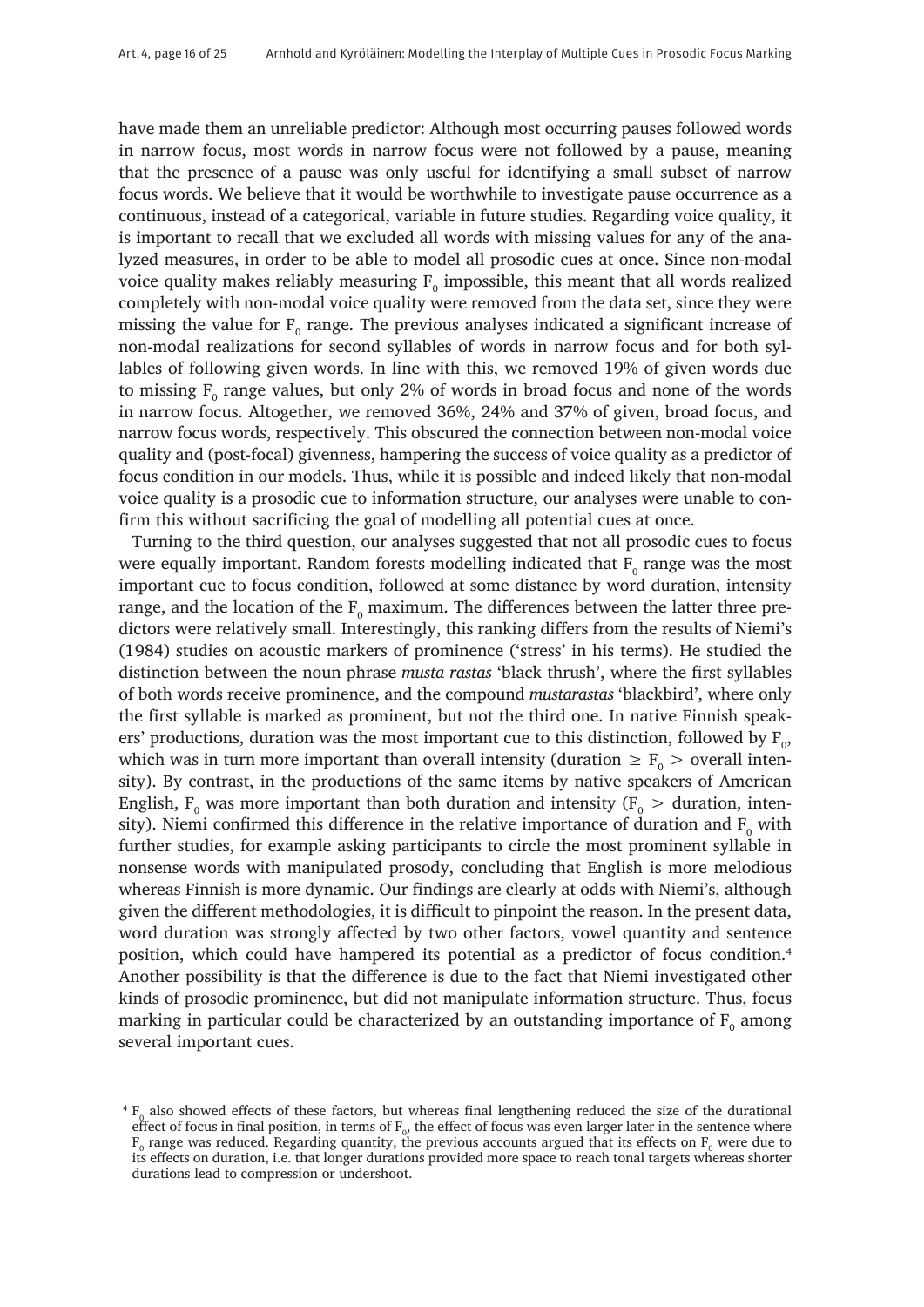Regarding the fourth question, random forests and GAMM modelling were able to provide more details regarding the relationship between focus condition and acoustic measures. Analyses of partial effects for the four significant prosodic cues suggested non-linear functional forms for all of them, confirming the advantages of using random forests and GAMM analysis. Functional forms were very similar for  $\mathrm{F_o},$  duration, and intensity. For these three prosodic cues, random forests and GAMM analysis suggested a positive linear correlation up to a certain threshold, i.e., the higher the value of the acoustic measure, the more likely the word was to be in narrow focus instead of being given. Above the threshold value, however, the relationship was not linear anymore. Partial effects of the random forests models indicated that above the threshold, all values of the three acoustic measures were equally predictive of narrow focus. Partial effects of the GAMM showed the same picture for  $\mathrm{F_{o}}$  range, whereas for duration and intensity, more variation appeared, especially for higher values associated with larger confidence intervals. Overall, it is noteworthy that threshold values emerged, which were mostly constant across both methods of analysis. These results fit the assumption that focus is a linguistic category, which is also marked categorically. Thus, a word can be in narrow focus or not, but it cannot be "more focused." This is in line with the way that focus has been discussed in the literature, whether as a feature that can be projected (e.g., von Stechow & Uhmann, 1986) or categorically marking the relevance of alternatives (Rooth, 1992). For givenness, however, the data are compatible with a gradient notion as for example advocated by Prince (1981) and Gundel et al. (1993; contra e.g., Schwarzschild, 1999). In this vein, one could interpret the linear rise of the lines for low values in the partial effects plots as indicating that for example a word with a small  $\mathrm{F_{o}}$  range was predicted to be given and a word with an even smaller range was even more given (with different degrees of givenness perhaps corresponding to given, inferable, uniquely identifiable etc., as discussed in the literature). Such an interpretation would of course need to be confirmed with further studies by systematically manipulating degrees of givenness.

For the fourth important predictor of focus condition, the location of the  $F_0$  maximum, both methods agreed in revealing a very different functional form: No value for the distance between the  $\text{F}_{\text{o}}$  maximum and the beginning of the first syllable vowel was strongly predictive of narrow focus, but values between 0 and 120 ms were about equally associated with narrow focus and givenness. This reflects the previously reported finding that the majority of  $F_{0}$  maxima appeared on first syllable vowels for words in narrow focus, whereas their location was much more variable for broad focus and especially given words (see **Table 1**). In other words:  $\mathrm{F_{o}}$  maxima on given words could appear anywhere within the word, whereas in focus, maxima were reliably realized on the first syllable vowel.

Next, let us discuss how our methods and findings could be expected to generalize to other types of data and languages. Random forests analysis and GAMMs are in principle applicable to all kinds of data and are used in a wide range of fields, as mentioned above. In fact, they are particularly well-suited to dealing with data and effect types that are a challenge for other methods of statistical analysis, for example non-linear effects and unbalanced data sets, which appear often in linguistics. Importantly, random forests are, at least partly, able to handle collinear predictors. These types of predictors are known to be problematic for regression models, for example (Harrell, 2001). As large-scale corpora are becoming increasingly more readily available, this makes random forests suitable for modelling big data. On the other hand, GAMMs are capable of modelling complex random structures as illustrated in this study. This is especially important not only for experimental studies but also for corpus-based studies on spontaneous conversational data. Thus,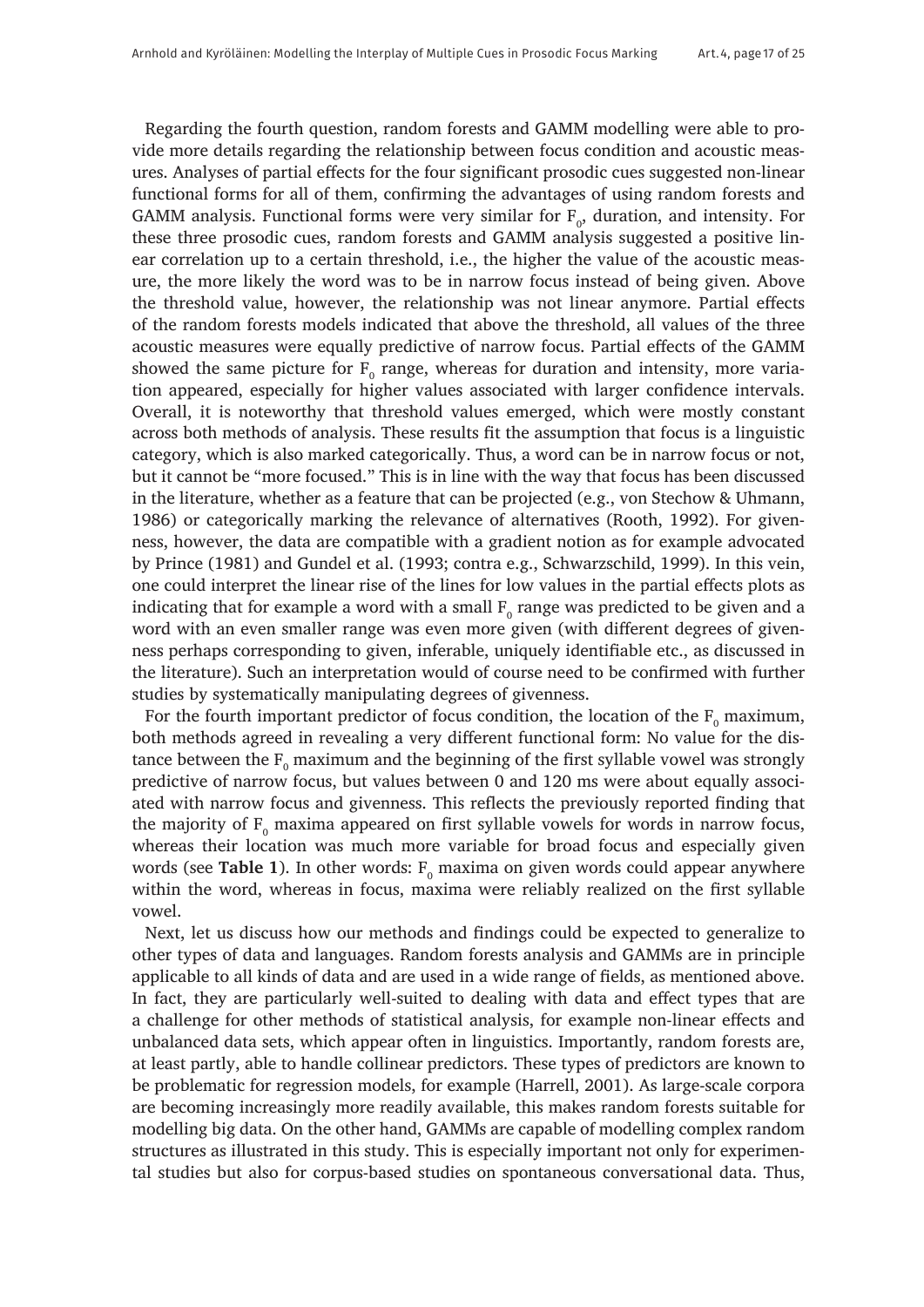it would also be possible to use the methods presented in this study to analyze prosodic focus marking in other types of data. The only prerequisite for this is that focus conditions can be objectively and unambiguously identified in the data. For random forests, the model's classifications need to be compared to the true classifications to obtain a measure of model accuracy. For GAMM modelling, it is likewise necessary to know the focus condition of the word that a particular phonetic measurement came from to model the relationship between the prosodic measure and the focus condition. In the present data set, the information structure of the produced utterances and the focus condition of all the words in them were controlled through context questions. For less controlled data, especially spontaneously produced conversations, it is considerably more difficult to objectively determine information structure. For example, Calhoun et al. (2005) provide guidelines for manual annotation of information structure for a subset of the Switchboard corpus of spontaneous speech, but argue that these annotations have to be at least partially based on prosodic realizations. This would of course constitute a problem for an analysis like ours, since prosodic cues and focus condition would not be independent factors (but see, e.g., Baumann et al., 2004; Poesio, 2004; Dipper et al., 2007, for annotation guidelines without recurrence to prosodic realization). How our present findings generalize to other data sets is of course an empirical question. We have above discussed various reasons why our analyses may have systematically underestimated the importance of some prosodic cues to focus condition, e.g., voice quality. As mentioned above, perception experiments would be necessary to determine with more certainty how listeners use these cues when determining the information structure of an utterance. Importantly, the relative ranking of the predictors presented in this study offers fully testable predictions that can be used in future studies based on different types of data. While it is likely that the relative importance of cues differs between languages with different prosodic systems (recall, e.g., Niemi's, comparisons between Finnish and English cited above, 1984), we think that the most important and most generalizable outcome of our analyses is the fact that multiple prosodic cues are employed in parallel.

This leads to the question of how to theoretically model parallel prosodic cues. Analyzing the effects of information structure on each prosodic measure in the present data set separately, Arnhold (2014b) suggests an account that links effects on all the measures to prosodic phrasing. Here, we confirmed that several prosodic cues function as important predictors of focus condition in Finnish at the same time. The fact that these cues act in parallel suits the hypothesis that they have a common source. In fact, assuming that focus indeed affects phrasing, which is marked by several prosodic cues, it would be more surprising to find only one of these prosodic features to predict focus condition. Further, accounting for prosodic focus marking in terms of prosodic phrasing specifically offers a functional explanation of the existence of multiple parallel cues. There is evidence that the presence of multiple cues improves signal detection in animal communication (Rowe, 1999) and is crucial in language learnability (Christiansen et al., 1998), whereas the strategy of using only a subset of available cues has for example been associated with autism spectrum disorders (Rieth et al., 2015). A maximally robust marking seems particularly important for prosody given its many functions. Prosodic phrasing is not only influenced by information structure, but it is also known to be shaped by syntactic structure and semantics (Nespor & Vogel, 1986; Selkirk, 2000). A failure to convey these aspects of meaning can seriously impact communicative efficiency, as attested by misunderstandings specifically arising in written conversations, as well as by the emergence of written language equivalents of prosodic structuring like the use of punctuation to signal phrase boundaries. While prosody sometimes, but not always disambiguates syntactic ambiguities (Shattuck-Hufnagel & Turk, 1996; Kjelgaard & Speer, 1999; Snedeker & Trueswell,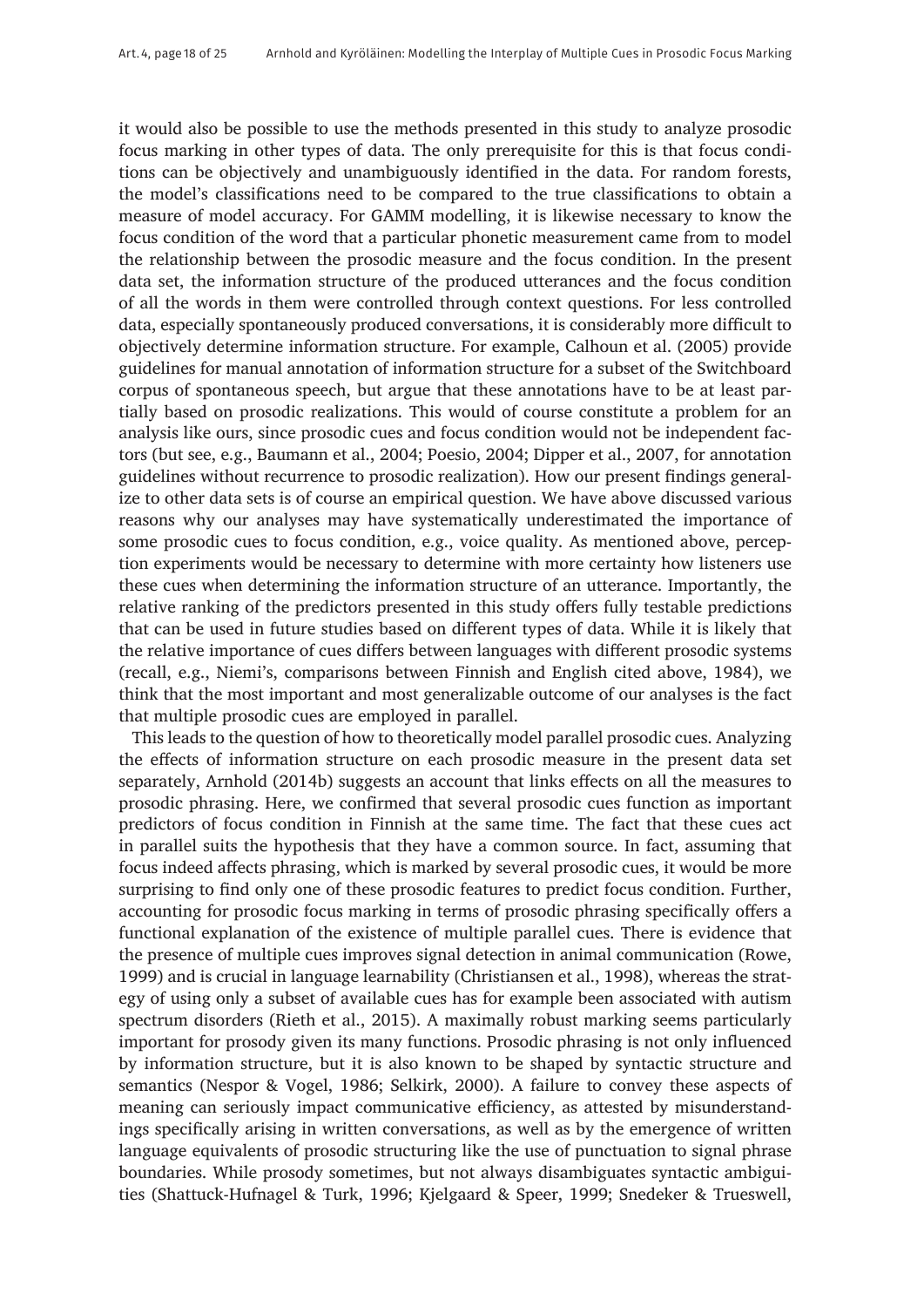2003), it is of fundamental importance in first establishing constituents during language acquisition (Hawthorne & Gerken, 2014). Prosody is also crucial in structuring conversation, e.g., by signalling the speaker's wish to hold the floor or yield their turn (Geluykens & Swerts, 1994; Caspers, 1998; Koiso et al., 1998). In addition to its linguistic functions, prosody signals a wide range of other information, such as the emotional state of the speaker, the understanding of which is likewise essential to human interaction. Thus, the use of multiple redundant cues, far from being inefficient, is in fact to be expected given the variety of functions that prosody performs.

#### **6. Conclusion**

In this article, we reanalyzed data from a production experiment on prosodic focus marking in Finnish. Arnhold (2014a, 2016) found that information structural manipulations affected several prosodic measures. Here, we directly investigated their role as prosodic cues to focus condition. Using two advanced statistical methods, random forests and GAMM modelling, allowed us to analyze all prosodic cues simultaneously, and to model non-linear effects.

Results indicated that all relationships between focus condition and prosodic cues were non-linear, confirming the advantages of applying these statistical methods. The analyses further showed that at least  $\text{F}_{\text{o}}$  range, word duration, intensity, and the location of the  $\text{F}_{\text{o}}$ maximum cued the distinction between narrow focus and givenness with high consistency. The random forests analysis further suggested that among the prosodic cues,  $F_0$ range was the most important one. By contrast, our modelling did not confirm the role of post-focal pauses and non-modal voice quality as important cues to focus, although both prosodic variables were significantly affected by information structure. We hypothesized that this may have been connected to a limitation of our methods, since considering all potential cues required eliminating all tokens with missing values for any of the measures. Further studies, especially perception experiments, are required to clarify this issue.

Importantly, including all potential prosodic cues into the same analysis indicated that multiple prosodic cues acted as significant predictors of focus condition. As all of these cues improved prediction accuracy, none of them was a redundant addition to the most important predictor,  $\mathrm{F_{o}}$  range. For the present data set, we suggest that an account focusing on prosodic phrasing is well-suited to account for multiple prosodic cues to focus in Finnish. More generally, this research further confirms the importance of investigating the co-occurrence of multiple cues in investigations of prosody, as well as the importance of accounting for multiple cues theoretically. We argue that far from making communication inefficient, the use of multiple cues increases reliability and is therefore to be expected, especially given the multiple functions prosody performs.

## **Competing Interests**

The authors have no competing interests to declare.

## **References**

- Adami, A. G., Mihaescu, R., Reynolds, D., and Godfrey, J.J. 2003. Modeling prosodic dynamics for speaker recognition. International Conference on Acoustics, Speech, and Signal Processing Proceedings (ICASSP), (Vol. *4*) (pp. IV-788). DOI: [https://doi.](https://doi.org/10.1109/ICASSP.2003.1202761) [org/10.1109/ICASSP.2003.1202761](https://doi.org/10.1109/ICASSP.2003.1202761)
- Arnhold, A. 2014a. Finnish prosody: Studies in intonation and phrasing (Doctoral dissertation). Goethe-University Frankfurt am Main. Available from [http://publikationen.](http://publikationen.ub.uni-frankfurt.de/frontdoor/index/index/docId/34798) [ub.uni-frankfurt.de/frontdoor/index/index/docId/34798](http://publikationen.ub.uni-frankfurt.de/frontdoor/index/index/docId/34798).
- Arnhold, A. 2014b. Finnish as a phrase language. Unpublished manuscript, University of Alberta.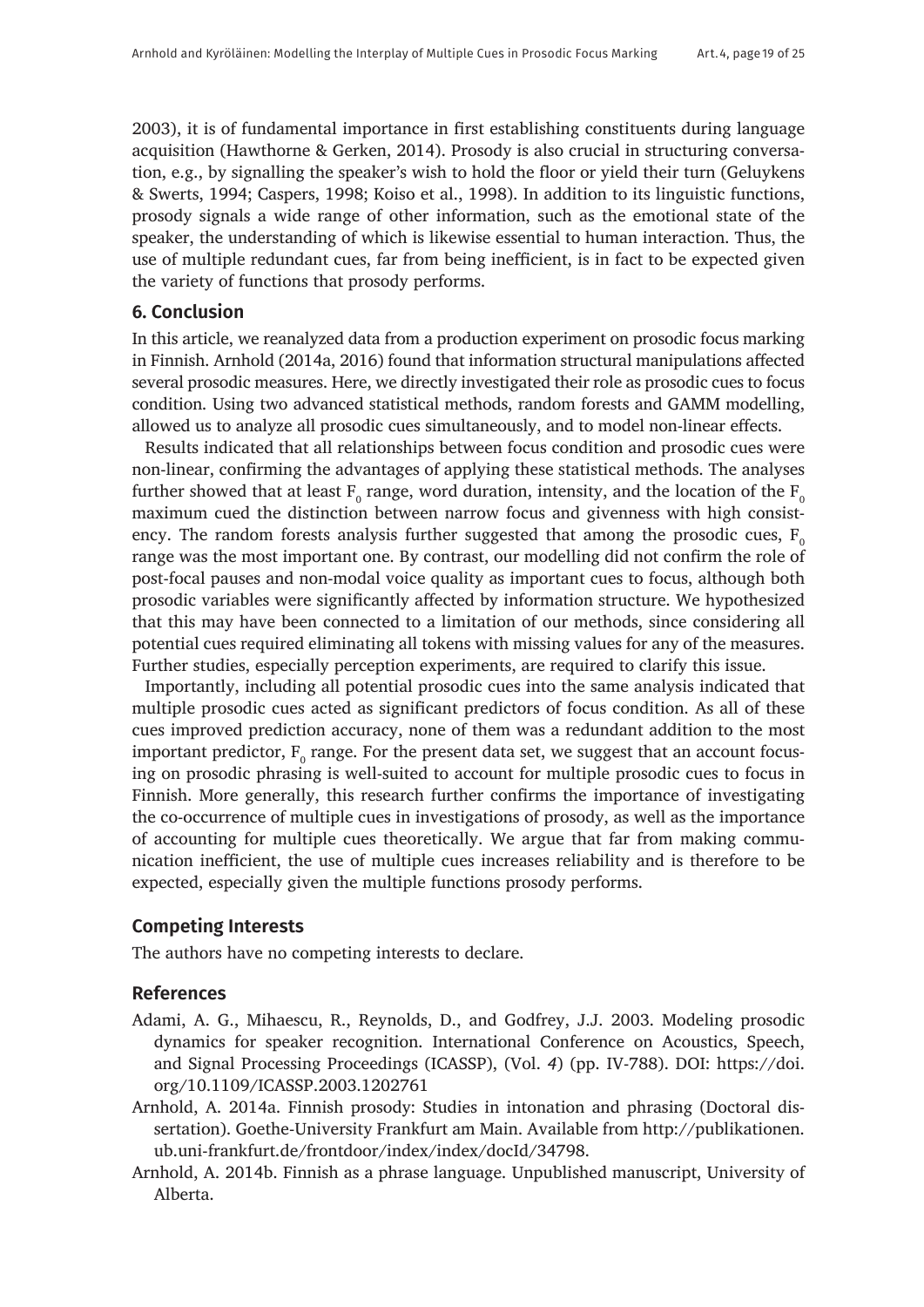- Arnhold, A. 2016. Complex prosodic focus marking in Finnish: Expanding the data landscape. *Journal of Phonetics*, *56*, 85–109. DOI: [https://doi.org/10.1016/j.](https://doi.org/10.1016/j.wocn.2016.02.002) [wocn.2016.02.002](https://doi.org/10.1016/j.wocn.2016.02.002)
- Baayen, R. H. 2010. Demythologizing the word frequency effect: A discriminative learning perspective. *The Mental Lexicon*, *5*(3), 436–561. DOI: <https://doi.org/10.1075/ml.5.3.10baa>
- Baayen, R. H., Davidson, D. J., and Bates, D. M. 2008. Mixed-effects modeling with crossed random effects for subjects and items. *Journal of Memory and Language*, *59*(4), 390–412. DOI: <https://doi.org/10.1016/j.jml.2007.12.005>
- Baayen, R. H., van Rij, J., de Cat, C., and Wood, S. N. 2016. Autocorrelated errors in experimental data in the language sciences: Some solutions offered by generalized additive mixed models. arXiv preprint retrieved from <https://arxiv.org/abs/1601.02043>. Accessed January 10, 2016.
- Baumann, S., Brinckmann, C., Hansen-Schirra, S., Kruijff, G.-J., Kruijff-Korbayová, I., Neumann, S., Steiner, E., Teich, E., and Uszkoreit, H. 2004. The MULI project: Annotation and analysis of information structure in German and English. In: Proceedings of the 4th International Conference on Language Resources and Evaluation (LREC) (pp. 1489–1492).
- Beattie, G. W., Cutler, A., and Pearson, M. 1982. Why is Mrs Thatcher interrupted so often? *Nature*, *300*(5894), 744–747. DOI: <https://doi.org/10.1038/300744a0>
- Breiman, L. 2001. Random forests. *Machine Learning*, *45*(1), 5–32. DOI: [https://doi.](https://doi.org/10.1023/A:1010933404324) [org/10.1023/A:1010933404324](https://doi.org/10.1023/A:1010933404324)
- Breiman, L., Friedman, J., Stone, C. J., and Olshen, R. A. 1984. *Classification and regression trees*. New York: Chapman and Hall.
- Büring, Daniel. 2003. On D-trees, beans, and B-accents. *Linguistics and Philosophy, 26*(5), 511–545. DOI: <https://doi.org/10.2307/25001898>
- Calhoun, S., Nissim, M., Steedman, M., and Brenier, J. 2005. A framework for annotating information structure in discourse. In: Proceedings of the Workshop on Frontiers in Corpus Annotations II: Pie in the Sky (pp. 45–52). Stroudsburg, PA, USA: Association for Computational Linguistics. DOI: <https://doi.org/10.3115/1608829.1608836>
- Caspers, J. 1998. Who's next? The melodic marking of question versus continuation in Dutch. *Language and Speech*, *41*(3–4), 375–398. DOI: [https://doi.](https://doi.org/10.1177/002383099804100407) [org/10.1177/002383099804100407](https://doi.org/10.1177/002383099804100407)
- Christiansen, M. H., Allen, J., and Seidenberg, M. S. 1998. Learning to segment speech using multiple cues: A connectionist model. *Language and Cognitive Processes, 13*(2–3), 221–268. DOI: <https://doi.org/10.1080/016909698386528>
- Couper-Kuhlen, E. and Ford, C.E. (Eds.). 2004. *Sound patterns in interaction: Cross-linguistic studies from conversation*. Amsterdam/Philadelphia: John Benjamins Publishing. DOI: <https://doi.org/10.1075/tsl.62>
- Cutler, A. and Pearson, M. 1986. On the analysis of prosodic turn-taking cues. In: Johns-Lewis, C. (Ed.), *Intonation in discourse* (pp. 139–155). London: Croom Helm.
- Dellwo, V., Leemann, A., and Kolly, M-J. 2015. Rhythmic variability between speakers: Articulatory, prosodic, and linguistic factors. *The Journal of the Acoustical Society of America, 137*(3), 1513–1528. DOI: <https://doi.org/10.1121/1.4906837>
- Dipper, S., Götze, M., and Skopeteas, S. 2007. *Information structure in cross-linguistic corpora*. Potsdam: Universitätsverlag Potsdam.
- Eady, S. J. and Cooper, W. E. 1986. Speech intonation and focus location in matched statements and questions. *The Journal of the Acoustical Society of America*, *80*(2), 402–415. DOI: <https://doi.org/10.1121/1.394091>
- Efron, B. and Tibshirani, R. J. 1993. *An introduction to the bootstrap*. New York: Chapman & Hal. DOI: <https://doi.org/10.1007/978-1-4899-4541-9>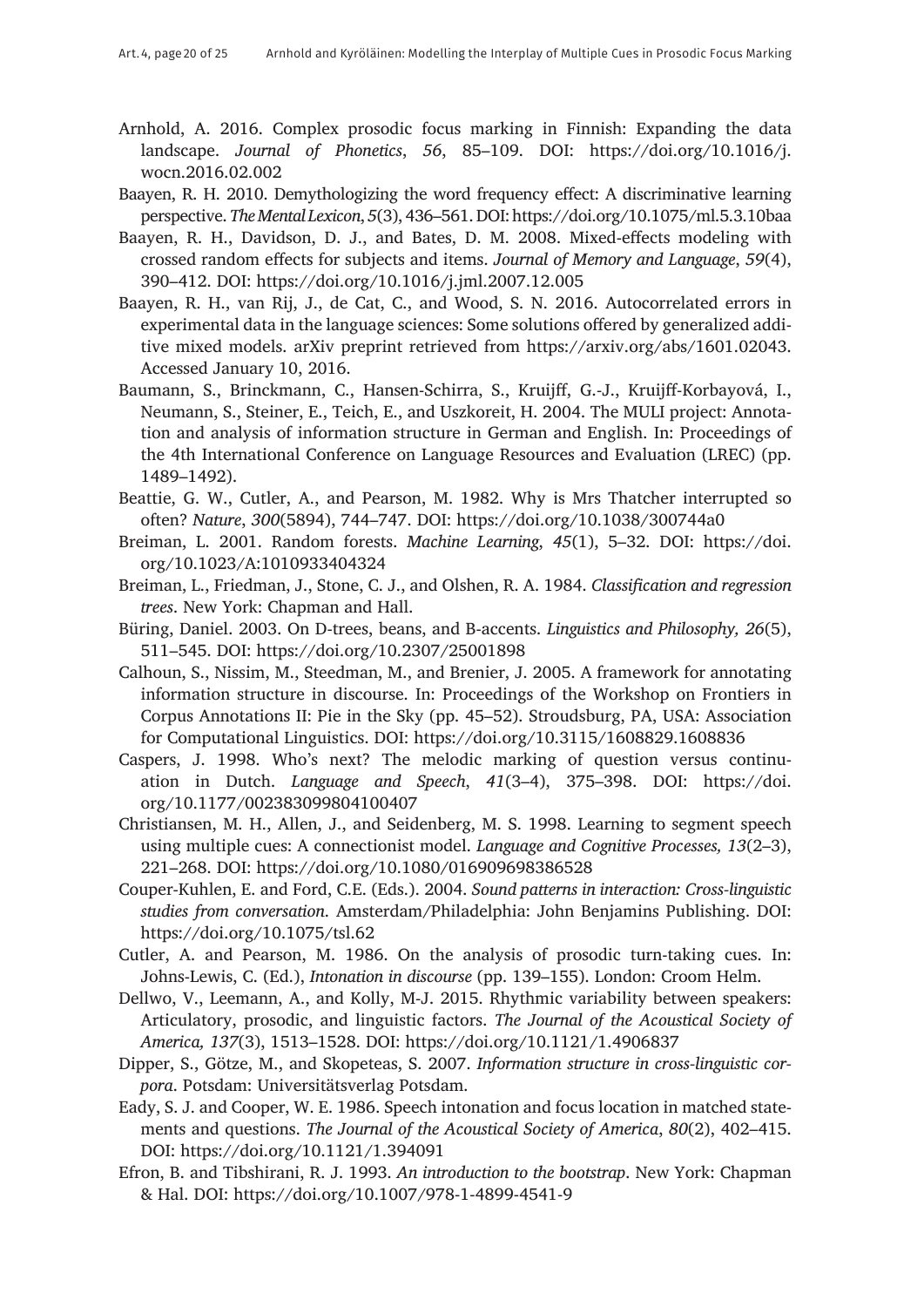- Epstein, M. A. 2002. Voice quality and prosody in English (Doctoral dissertation). University of California, Los Angeles.
- Fernández-Delgado, M., Cernadas, E., Barro, S., and Amorim, D. 2014. Do we need hundreds of classifiers to solve real world classification problems? *Journal of Machine Learning Research, 15*(1), 3133–3181.
- Geluykens, R. and Swerts, M. 1994. Prosodic cues to discourse boundaries in experimental dialogues. *Speech Communication*, *15*(1–2), 69–77. DOI: [https://doi.org/10.1016/0167-](https://doi.org/10.1016/0167-6393(94)90042-6) [6393\(94\)90042-6](https://doi.org/10.1016/0167-6393(94)90042-6)
- Genzel, S., Ishihara, S., and Surányi, B. 2015. The prosodic expression of focus, contrast and givenness: A production study of Hungarian. *Lingua*, *165*, 183–204. DOI: [https://](https://doi.org/10.1016/j.lingua.2014.07.010) [doi.org/10.1016/j.lingua.2014.07.010](https://doi.org/10.1016/j.lingua.2014.07.010)
- Grice, M., Baumann, S., and Benzmüller, S. 2005. German intonation in autosegmental-metrical phonology. In: Jun, S-A. (Ed.), *Prosodic typology: The phonology of intonation and phrasing* (pp. 55–83). Oxford: Oxford University Press. DOI: [https://doi.](https://doi.org/10.1093/acprof:oso/9780199249633.003.0003) [org/10.1093/acprof:oso/9780199249633.003.0003](https://doi.org/10.1093/acprof:oso/9780199249633.003.0003)
- Gundel, J. K., Hedberg, N., and Zacharski, R. 1993. Cognitive status and the form of referring expressions in discourse. *Language, 69*(2), 274–307. DOI: [https://doi.](https://doi.org/10.2307/416535) [org/10.2307/416535](https://doi.org/10.2307/416535)
- Gussenhoven, C. 2004. *The Phonology of tone and intonation*. Cambridge: Cambridge University Press. DOI: <https://doi.org/10.1017/CBO9780511616983>
- Gussenhoven, C. 2005. Transcription of Dutch intonation. In: Jun, S-A. (Ed.), *Prosodic typology: The phonology of intonation and phrasing* (pp. 118–145). Oxford: Oxford University Press. DOI: <https://doi.org/10.1093/acprof:oso/9780199249633.003.0005>
- Harrell, F. E., Jr. 2001. *Regression modeling strategies: With applications to linear models, logistic regression, and survival analysis*. New York: Springer. DOI: [https://doi.](https://doi.org/10.1007/978-1-4757-3462-1) [org/10.1007/978-1-4757-3462-1](https://doi.org/10.1007/978-1-4757-3462-1)
- Hastie, T., Tibshirani, R., and Friedman, J. R. 2009. *The elements of statistical learning: Data mining, inference, and prediction*. Second edition. New York: Springer. DOI: [https://doi.](https://doi.org/10.1007/978-0-387-84858-7) [org/10.1007/978-0-387-84858-7](https://doi.org/10.1007/978-0-387-84858-7)
- Hawthorne, K. and Gerken. L. 2014. From pauses to clauses: Prosody facilitates learning of syntactic constituency. *Cognition, 133*(2), 420–428. DOI: [https://doi.org/10.1016/j.](https://doi.org/10.1016/j.cognition.2014.07.013) [cognition.2014.07.013](https://doi.org/10.1016/j.cognition.2014.07.013)
- Hird, K. and Kirsner, K. 2002. The relationship between prosody and breathing in spontaneous discourse. *Brain and Language*, *80*(3), 536–555. DOI: [https://doi.org/10.1006/](https://doi.org/10.1006/brln.2001.2613) [brln.2001.2613](https://doi.org/10.1006/brln.2001.2613)
- Iivonen, A. 1998. Intonation in Finnish. In: Hirst, D. and Di Cristo, A. (Eds.), *Intonation systems: A survey of twenty languages* (pp. 311–327). Cambridge: Cambridge University Press.
- Jackendoff, R. 1972. *Semantics in generative grammar*. Cambridge, MA: MIT Press.
- Jun, S-A. (Ed). 2005. *Prosodic typology: The phonology of intonation and phrasing*. Oxford: Oxford University Press. DOI: [https://doi.org/10.1093/acprof:](https://doi.org/10.1093/acprof:oso/9780199249633.001.0001) [oso/9780199249633.001.0001](https://doi.org/10.1093/acprof:oso/9780199249633.001.0001)
- Jun, S-A. (Ed.). 2014. *Prosodic typology II. The phonology of intonation and phrasing*. Oxford: Oxford University Press. DOI: [https://doi.org/10.1093/acprof:](https://doi.org/10.1093/acprof:oso/9780199567300.001.0001) [oso/9780199567300.001.0001](https://doi.org/10.1093/acprof:oso/9780199567300.001.0001)
- Jun, S.-A. and Lee, H.-J. 1998. Phonetic and phonological markers of contrastive focus in Korean. In: Proceedings of the 5th International Conference on Spoken Language Processing (ICSLP 98) (pp. 1295–1298).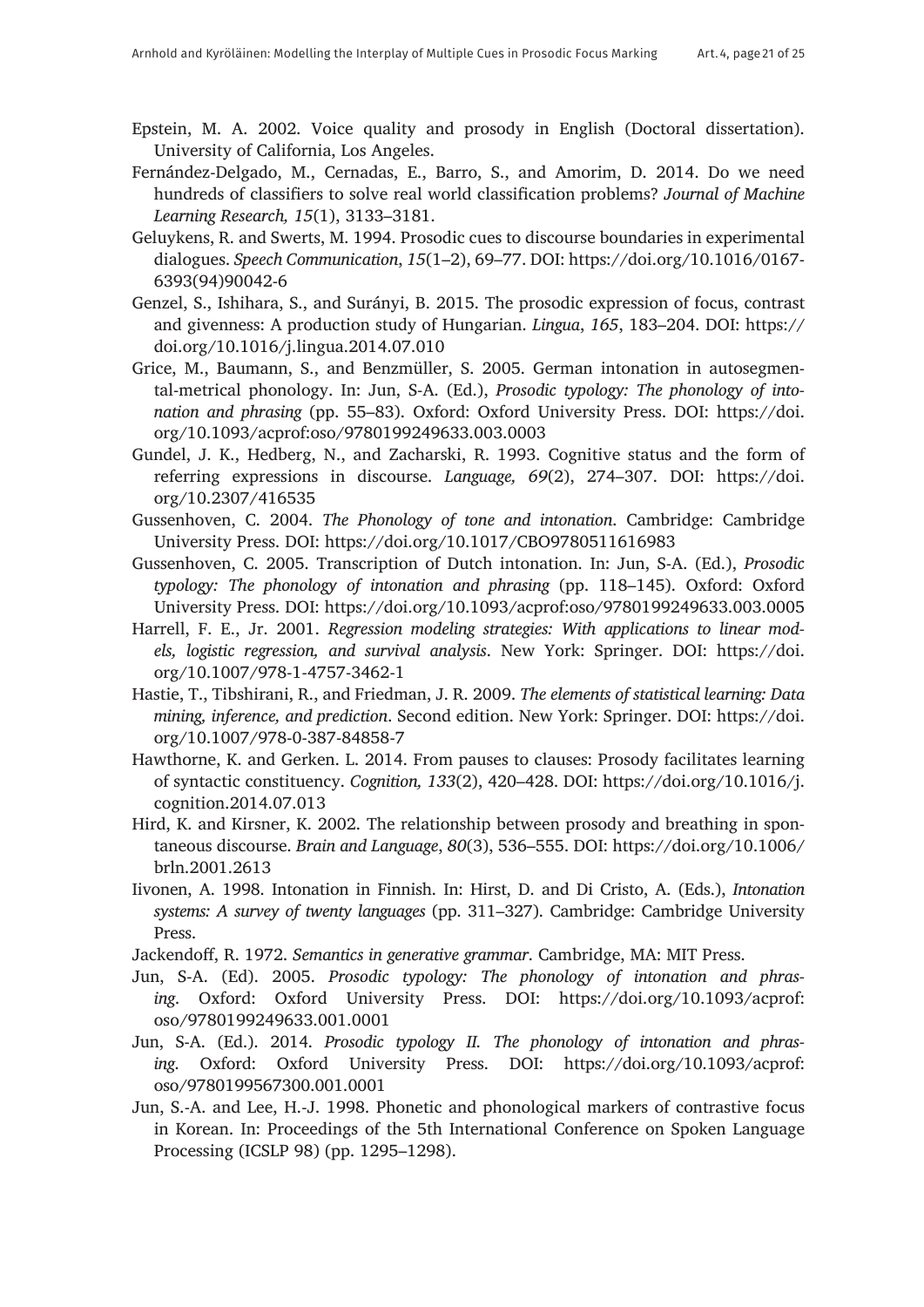- Kjelgaard, M. M. and Speer, S. R. 1999. Prosodic facilitation and interference in the resolution of temporary syntactic closure ambiguity. *Journal of Memory and Language*, *40*, 153–194. DOI: <https://doi.org/10.1006/jmla.1998.2620>
- Koiso, H., Horiuchi, Y., Tutiya, S., Ichikawa, A., and Den, Y. 1998. An analysis of turn-taking and backchannels based on prosodic and syntactic features in Japanese map task dialogs. *Language and Speech*, *41*(3–4), 295–321. DOI: [https://doi.](https://doi.org/10.1177/002383099804100404) [org/10.1177/002383099804100404](https://doi.org/10.1177/002383099804100404)
- Krifka, M. 2008. Basic notions of information structure. *Acta Linguistica Hungarica*, *55* (3–4), 243–276. DOI: <https://doi.org/10.1556/ALing.55.2008.3-4.2>
- Kügler, F. and Genzel, S. 2012. On the prosodic expression of pragmatic prominence: The case of pitch register lowering in Akan. *Language and Speech*, *55*(3), 331–359. DOI: <https://doi.org/10.1177/0023830911422182>
- Ladd, D. R. 1996. *Intonational phonology*. Cambridge: Cambridge University Press.
- Leemann, A., Kolly, M.-J., and Dellwo, V. 2014. Speaker-individuality in suprasegmental temporal features: Implications for forensic voice comparison. *Forensic Science International*, *238*, 59–67. DOI: <https://doi.org/10.1016/j.forsciint.2014.02.019>

Lehtonen, J. 1970. *Aspects of quantity in standard Finnish*. Jyväskylä: Gummerus.

- Lehtonen, J. 1974. Sanan pituus ja äännekestot [Word length and segment duration]. *Virittäjä*, *78*. 152–160.
- Liaw, A. and Wiener, M. 2002. Classification and regression by randomForest. *R News*, *2*(3), 18–22.
- Liberman, A. M., Harris, K. S., Hoffman, H. S., and Griffith, B. C. 1957. The discrimination of speech sounds within and across phoneme boundaries. *Journal of Experimental Psychology*, *54*(5), 358–368. DOI: <https://doi.org/10.1037/h0044417>
- Lieberman, P. 1967. Intonation, Perception and Language (Doctoral dissertation). Department of Modern Languages and Linguistics, MIT.
- Lunetta, K. L., Hayward, B. L., Segal, J., and Van Eerdewegh, P. 2004. Screening largescale association study data: Exploiting interactions using random forests. *BMC Genetics*, *5*(1), 32. DOI: <https://doi.org/10.1186/1471-2156-5-32>
- Mixdorff, H., Vainio, M., Werner, S., and Järvikivi, J. 2002. The manifestation of linguistic information in prosodic features of Finnish. Proceedings of Speech Prosody 2002. Aix-en-Provence. 511–514.
- Myers, S. and Hansen, B. B. 2007. The origin of vowel length neutralization in final position: Evidence from Finnish speakers. *Natural Language & Linguistic Theory*, *25*(1), 157–193. DOI: <https://doi.org/10.1007/s11049-006-0001-7>
- Nakai, S., Kunnari, S., Turk, A. E., Suomi, K., and Ylitalo, R. 2009. Utterance-final lengthening and quantity in Northern Finnish. *Journal of Phonetics*, *37*(1), 29–45. DOI: [https://](https://doi.org/10.1016/j.wocn.2008.08.002) [doi.org/10.1016/j.wocn.2008.08.002](https://doi.org/10.1016/j.wocn.2008.08.002)
- Nakai, S., Turk, A. E., Suomi, K., Granlund, S., Ylitalo, R., and Kunnari, S. 2012. Quantity constraints on the temporal implementation of phrasal prosody in Northern Finnish. *Journal of Phonetics*, *40*(6), 796–807. DOI: <https://doi.org/10.1016/j.wocn.2012.08.003>
- Nespor, M. and Vogel, I. 1986. *Prosodic phonology*. Dordrecht: Foris Publications.
- Ní Chasaide, A., Yanushevskaya, I., and Gobl, C. 2011. Voice source dynamics in intonation. In: Lee, W-S. and Zee, E. (Eds.), Proceedings of the 17th International Congress of Phonetic Sciences (ICPhS 2011), 1470–1473.
- Niemi, J. 1984. *Word level stress and prominence in Finnish and English. Acoustic experiments on production and perception*. Joensuu: University of Joensuu. (Joensuun yliopiston humanistisia julkaisuja/University of Joensuu. Publications in the humanities 1)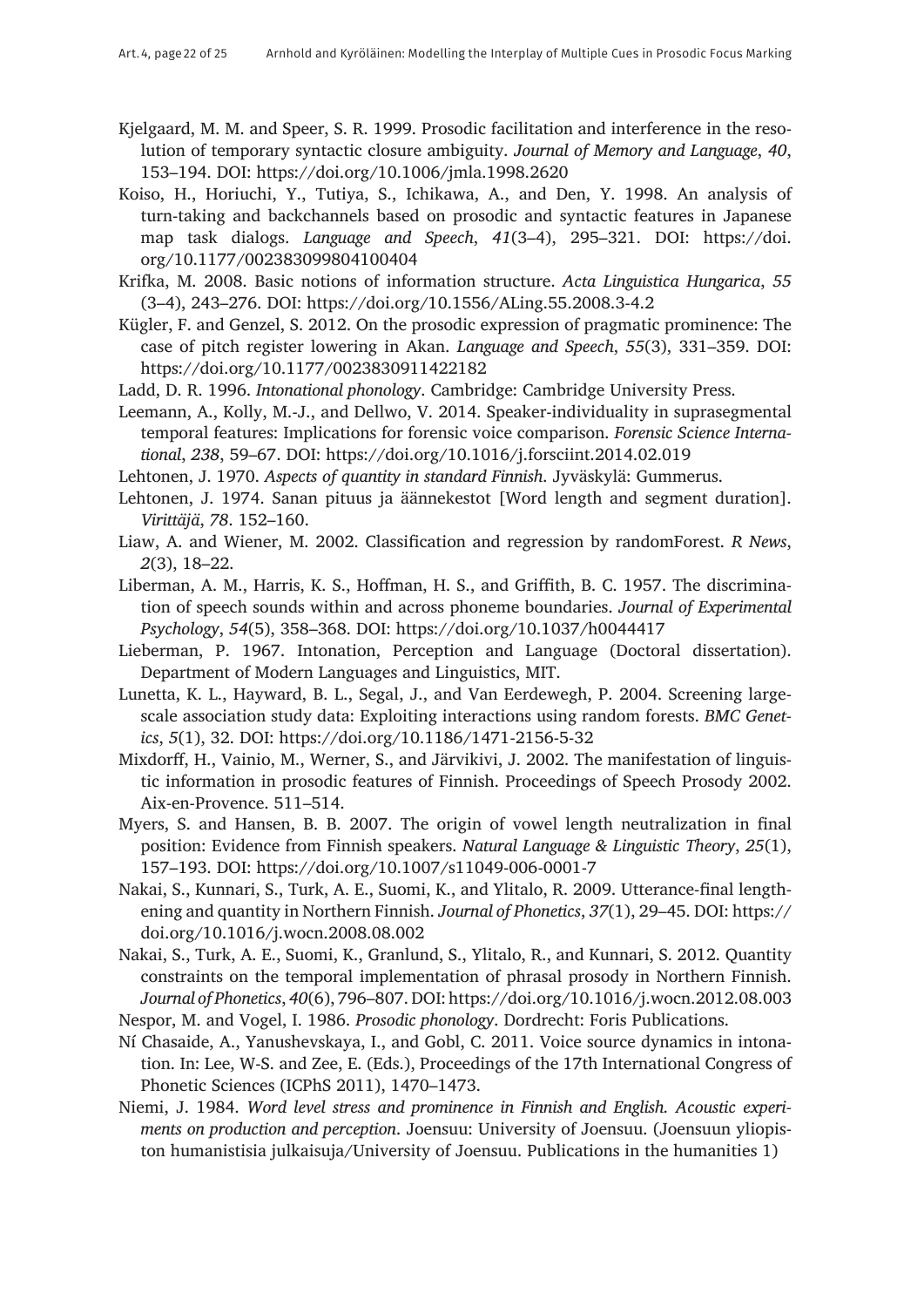- Ogden, R. 2001. Turn transition, creak and glottal stop in Finnish talk-in-interaction. *Journal of the International Phonetic Association*, *31*(1), 139–152. DOI: [https://doi.](https://doi.org/10.1017/S0025100301001116) [org/10.1017/S0025100301001116](https://doi.org/10.1017/S0025100301001116)
- Ogden, R. 2004. Non-modal voice quality and turn-taking in Finnish. In: Couper-Kuhlen, E. and Ford, C. E. (Eds.), *Sound patterns in interaction: Cross-linguistic studies from conversation* (pp. 29–62). Amsterdam: John Benjamins. DOI: [https://doi.](https://doi.org/10.1075/tsl.62.05ogd) [org/10.1075/tsl.62.05ogd](https://doi.org/10.1075/tsl.62.05ogd)
- Patil, U., Kentner, G., Gollrad, A., Kügler, F., Féry, C., and Vasishth, S. 2008. Focus, word order and intonation in Hindi. *Journal of South Asian Linguistics, 1*(1), 55–72.
- Peters, J., Hanssen, J., and Gussenhoven, C. 2014. The phonetic realization of focus in West Frisian, Low Saxon, High German, and three varieties of Dutch. *Journal of Phonetics*, *46*, 185–209. DOI: <https://doi.org/10.1016/j.wocn.2014.07.004>
- Pierrehumbert, J. B. 1980. The phonology and phonetics of English intonation (Doctoral dissertation). Cambridge: MIT.
- Poesio, M. 2004. Discourse annotation and semantic annotation in the GNOME corpus. In: Proceedings of the 2004 ACL Workshop on Discourse Annotation (pp. 72–79). Stroudsburg, PA, USA: Association for Computational Linguistics. DOI: [https://doi.](https://doi.org/10.3115/1608938.1608948) [org/10.3115/1608938.1608948](https://doi.org/10.3115/1608938.1608948)
- Porretta, V., Kyröläinen, A.-J., and Tucker, B. V. 2015. Perceived foreign accentedness: Acoustic distances and lexical properties*. Attention, Perception, & Psychophysics*, *77*(7), 2438–2451. DOI: <https://doi.org/10.3758/s13414-015-0916-3>
- Prince, E. 1981. Toward a taxonomy of given-new information. In: Cole, P. (Ed.) *Radical Pragmatics* (pp. 223–256). New York: Academic Press.
- R Core Team. 2015. R: A language and environment for statistical computing. Vienna: R Foundation for Statistical Computing.
- Rieth, S. R., Stahmer, A. C., Suhrheinrich, J., and Schreibman, L. 2015. Examination of the prevalence of stimulus overselectivity in children with ASD. *Journal of Applied Behavior Analysis*, *48*(1), 71–84. DOI: <https://doi.org/10.1002/jaba.165>
- Romøren, A. S. H. and Chen, A. 2015. Quiet is the new loud: Pausing and focus in child and adult Dutch. *Language and Speech*, *58*(1), 8–23. DOI: [https://doi.](https://doi.org/10.1177/0023830914563589) [org/10.1177/0023830914563589](https://doi.org/10.1177/0023830914563589)
- Rooth, M. 1992. A theory of focus interpretation. *Natural Language Semantics*, *1*(1), 75–116. DOI: <https://doi.org/10.1007/BF02342617>
- Rowe, C. 1999. Receiver psychology and the evolution of multicomponent signals. *Animal Behaviour*, *58*(5), 921–931. DOI: <https://doi.org/10.1006/anbe.1999.1242>
- Schwarzschild, R. 1999. Givenness, avoidF and other constraints on the placement of accent. *Natural Language Semantics*, *7*(2), 141–177. DOI: [https://doi.](https://doi.org/10.1023/A:1008370902407) [org/10.1023/A:1008370902407](https://doi.org/10.1023/A:1008370902407)
- Selkirk, E. O. 2000. The interaction of constraints on prosodic phrasing. In: Horne, M. (Ed.), Prosody: Theory and experiment. Studies presented to Gösta Bruce (pp. 231–261). Dordrecht, Boston and London: Kluwer. Retrieved from [http://link.springer.com/chap](http://link.springer.com/chapter/10.1007/978-94-015-9413-4_9)[ter/10.1007/978-94-015-9413-4\\_9](http://link.springer.com/chapter/10.1007/978-94-015-9413-4_9), DOI: [https://doi.org/10.1007/978-94-015-9413-4\\_9](https://doi.org/10.1007/978-94-015-9413-4_9)
- Shattuck-Hufnagel, S. and Turk, A. E. 1996. A prosody tutorial for investigators of auditory sentence processing. *Journal of Psycholinguistic Research*, *25*, 193–246. DOI: [https://](https://doi.org/10.1007/BF01708572) [doi.org/10.1007/BF01708572](https://doi.org/10.1007/BF01708572)
- Shriberg, E. 2007. Higher-level features in speaker recognition. In: Müller, C. (Ed.), *Speaker Classification I*. Lecture notes in artificial intelligence vol. 4343, (pp. 241–259). Berlin Heidelberg: Springer. DOI: [https://doi.org/10.1007/978-3-540-74200-5\\_14](https://doi.org/10.1007/978-3-540-74200-5_14)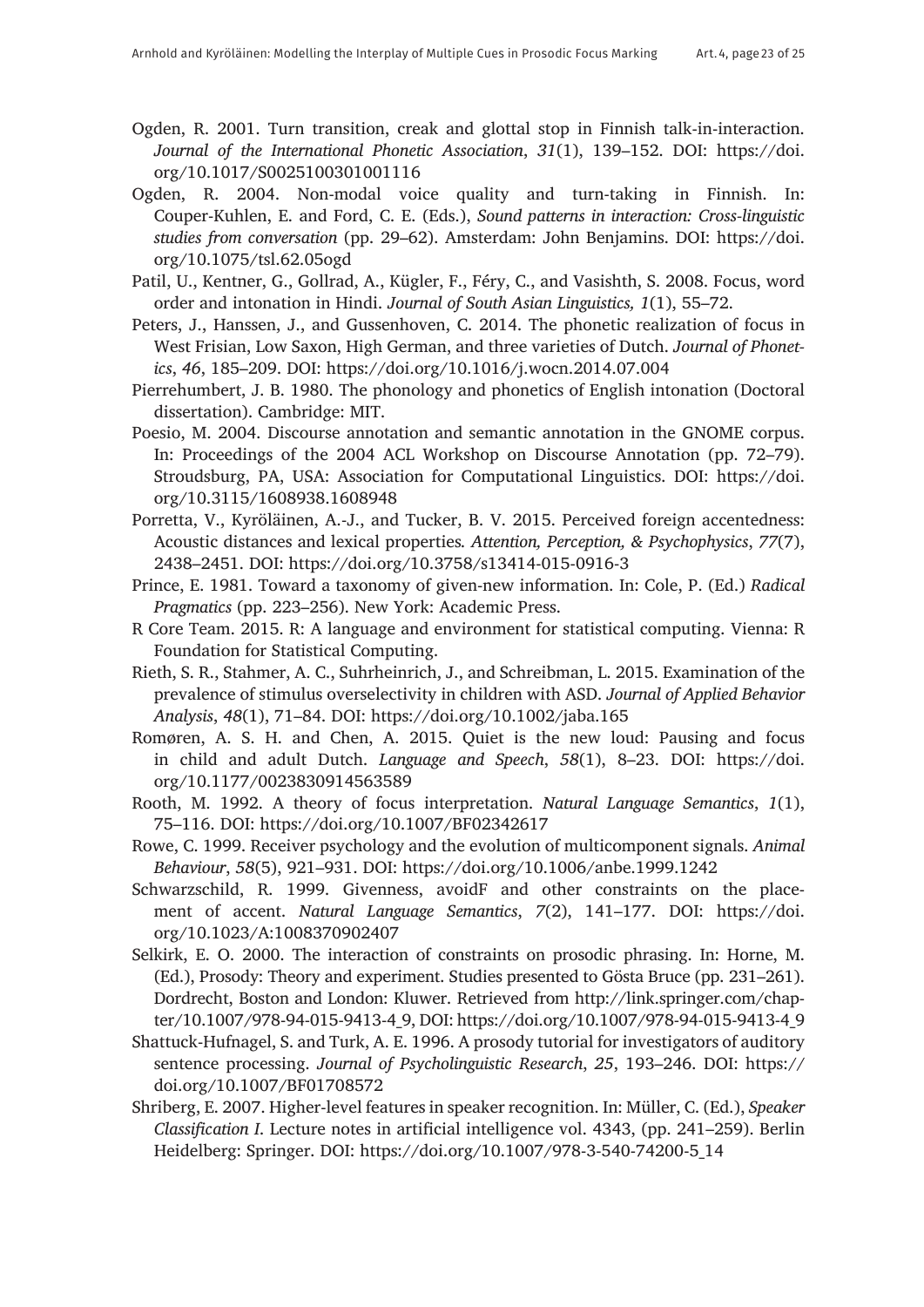- Siohan, O., Ramabhadran, B. and Kingsbury, B. 2005. Constructing ensembles of ASR systems using randomized decision tree*s.* Proceedings of International Conference on Acoustics Speech and Signal Processing (ICASSP), I–197–I–200.
- Snedeker, J. and Trueswell. J. 2003. Using prosody to avoid ambiguity: Effects of speaker awareness and referential context. *Journal of Memory and Language*, *48*(1), 103–130. DOI: [https://doi.org/10.1016/S0749-596X\(02\)00519-3](https://doi.org/10.1016/S0749-596X(02)00519-3)
- Strik, H. and Boves, L. 1995. Downtrend in F0 and Psb. *Journal of Phonetics*, *23*(1–2), 203–220. DOI: [https://doi.org/10.1016/S0095-4470\(95\)80043-3](https://doi.org/10.1016/S0095-4470(95)80043-3)
- Strobl, C., Boulesteix, A.-L., Kneib, T., Augustin, T., and Zeileis. A. 2008. Conditional variable importance for random forests. *BMC bioinformatics*, *9*(1), 1–11. DOI: [https://doi.](https://doi.org/10.1186/1471-2105-9-307) [org/10.1186/1471-2105-9-307](https://doi.org/10.1186/1471-2105-9-307)
- Strobl, C., Malley, J., and Tutz. G. 2009. An introduction to recursive partitioning: Rationale, application and characteristics of classification and regression trees, bagging and random forests. *Psychological Methods*, *14*(4), 323–348. DOI: [https://doi.org/10.1037/](https://doi.org/10.1037/a0016973) [a0016973](https://doi.org/10.1037/a0016973)
- Suomi, K. 2009. Durational elasticity for accentual purposes in Northern Finnish. *Journal of Phonetics*, *37*(4), 397–416. DOI: <https://doi.org/10.1016/j.wocn.2009.07.003>
- Suomi, K., Toivanen, J., and Ylitalo, R. 2003. Durational and tonal correlates of accent in Finnish. *Journal of Phonetics*, *31*(1), 113–138. DOI: [https://doi.org/10.1016/S0095-](https://doi.org/10.1016/S0095-4470(02)00074-8) [4470\(02\)00074-8](https://doi.org/10.1016/S0095-4470(02)00074-8)
- Suomi, K., Toivanen, J., and Ylitalo, R. 2010. *Finnish sound structure. Phonetics, phonology, phonotactics and prosody*. Oulu: University of Oulu.
- Tagliamonte, S. A. and Baayen, R. H. 2012. Model, forests and trees of York English: *Was*/ *were* variation as a case study for statistical practice. *Language Variation and Change*, *24*(2), 135–178. DOI: <https://doi.org/10.1017/S0954394512000129>
- Tremblay, A. and Newman, A. J. 2015. Modeling nonlinear relationship in ERP data using mixed-effects regression with R examples. *Psychophysiology*, *51*(1), 124–139. DOI: <https://doi.org/10.1111/psyp.12299>
- Trouvain, J., Barry, W. J., Nielsen, C., and Andersen, O. 1998. Implications of energy declination for speech synthesis. Proceedings of the Third ESCA/COCOSDA Workshop on Speech Synthesis (SSW3), 47–52.
- Vainio, M, Airas, M., Järvikivi, J., and Alku, P. 2010. Laryngeal voice quality in the expression of focus. Proceedings of Interspeech, 11th Annual Conference of the International Speech Communication Association, Makuhari, Chiba, Japan, September 26–30, 2010. 921–924.
- Vainio, M. and Järvikivi. J., 2007. Focus in production: Tonal shape, intensity and word order. *The Journal of the Acoustical Society of America*, EL55–61. DOI: [https://doi.](https://doi.org/10.1121/1.2424264) [org/10.1121/1.2424264](https://doi.org/10.1121/1.2424264)
- Välimaa-Blum, R. 1993. A pitch accent analysis of intonation in Finnish. *Ural-Altaische Jahrbücher 12*, 82–94.
- von Stechow, A. and Uhmann S. 1986. Some remarks on focus projection. In: Abraham, W. and de Meij, S. (Eds.). *Topic, focus, and configurationality* (pp. 295–320). Amsterdam/ Philadelphia: John Benjamins. DOI: <https://doi.org/10.1075/la.4.14ste>
- Wang, B. and Xu, Y. 2011. Differential prosodic encoding of topic and focus in sentence-initial position in Mandarin Chinese. Journal of Phonetics, *39*(4), 595–611. DOI: <https://doi.org/10.1016/j.wocn.2011.03.006>
- Wieling, M., Montemagni, S., Nerbonne, J., and Baayen, R. H. 2014. Lexical differences between Tuscan dialects and standard Italian: Accounting for geographic and sociodemographic variation using generalized additive mixed modeling. *Language*, *90*(3), 669–692. DOI: <https://doi.org/10.1353/lan.2014.0064>